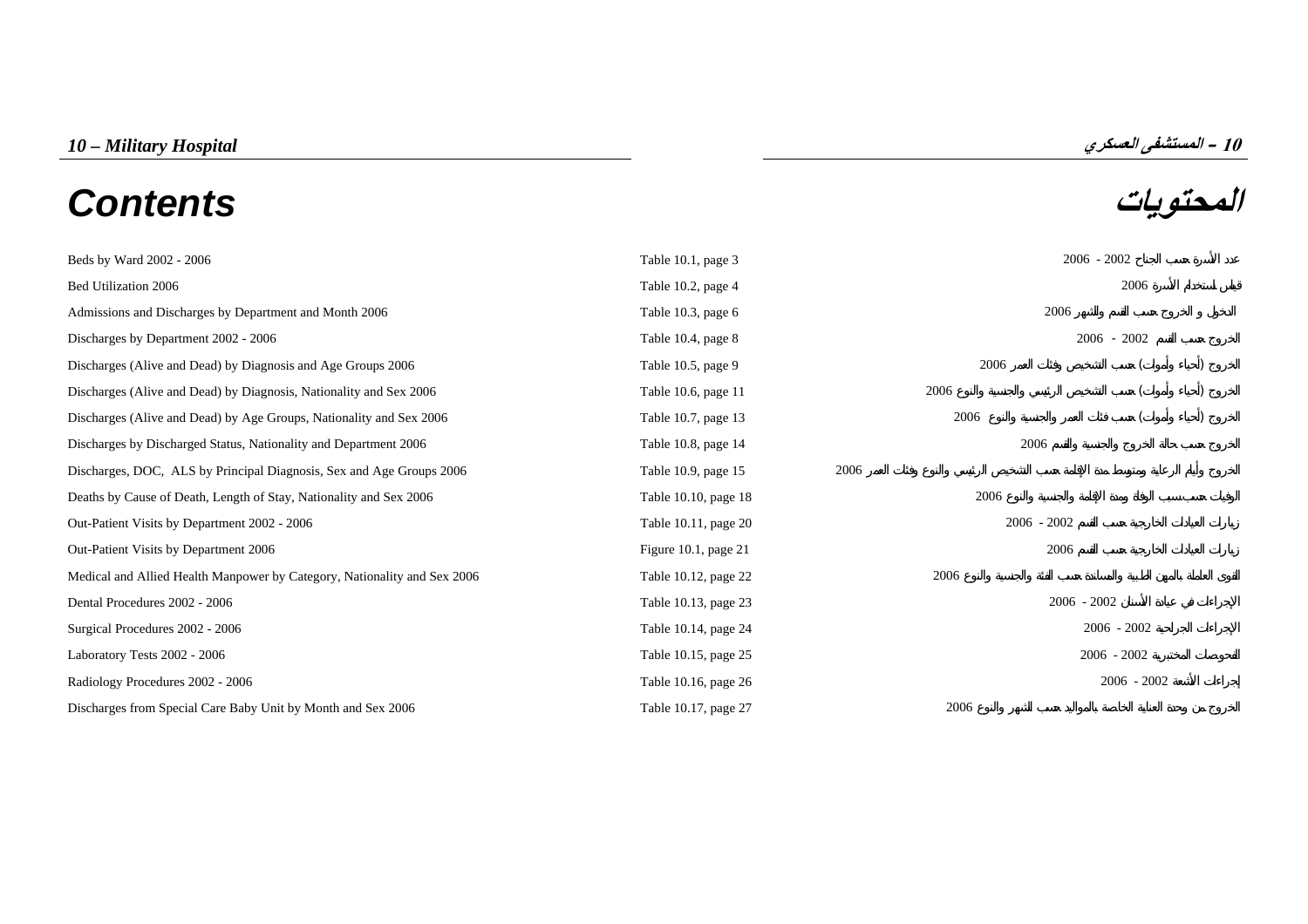**2006 - 2002**

**Beds by Ward 2002 - 2006** 

<span id="page-1-0"></span>

| Ward                              | 2006 | 2005 | 2004      | 2003      | 2002      |         |
|-----------------------------------|------|------|-----------|-----------|-----------|---------|
| Amiri & V.I.P.                    | 7    | 7    |           | 7         |           |         |
| Officers                          | 12   | 12   | 12        | 12        | 12        |         |
| Medical                           | 38   | 40   | 40        | 40        | 40        |         |
| Neonatal / Special Care Baby Unit | 24   | 24   | 24        | 26        | 26        |         |
|                                   |      |      |           |           |           |         |
| <b>Cardiac Center</b>             |      |      |           |           |           |         |
| Cardiac Intensive Care Unit       | 4    |      |           | 4         | 4         |         |
| Cardiac Care Unit                 | 12   | 12   | 12        | 12        | 12        |         |
| Cardiac Ward                      | 49   | 49   | 48        | 29        | 27        |         |
| <b>Chest Pain Clinic</b>          | 6    | 6    | <b>NA</b> | <b>NA</b> | <b>NA</b> |         |
| Orthopedics                       | 20   | 26   | 26        | 24        | 30        |         |
| Paediatrics                       | 26   | 26   | 26        | 26        | 26        |         |
| Obstetrics & Gynaecology          | 47   | 47   | 56        | 57        | 57        |         |
| General Surgery / Urology         | 30   | 30   | 30        | 30        | 54        |         |
| Intensive Care Unit (ICU)         | 8    | 8    |           |           |           |         |
| Day Case Unit                     | 16   | 16   | 16        | 16        | 16        |         |
| <b>Accident &amp; Emergency</b>   | 32   | 32   | 22        | 12        | 12        |         |
| Dialysis                          | 16   | 16   | 16        | 16        | 15        |         |
| ENT / Ophthalmology / Dental      | 27   | 27   | 29        | 27        | 20        |         |
| Private ward                      | 5    | 5    | 5         | 5         | 5         |         |
| Total *                           | 355  | 363  | 356       | 324       | 344       | $\star$ |

*\* Total excluding beds in Neonatal / SCBU .* . / \*

*Note: Beds are distributed in this table by Wards.* . :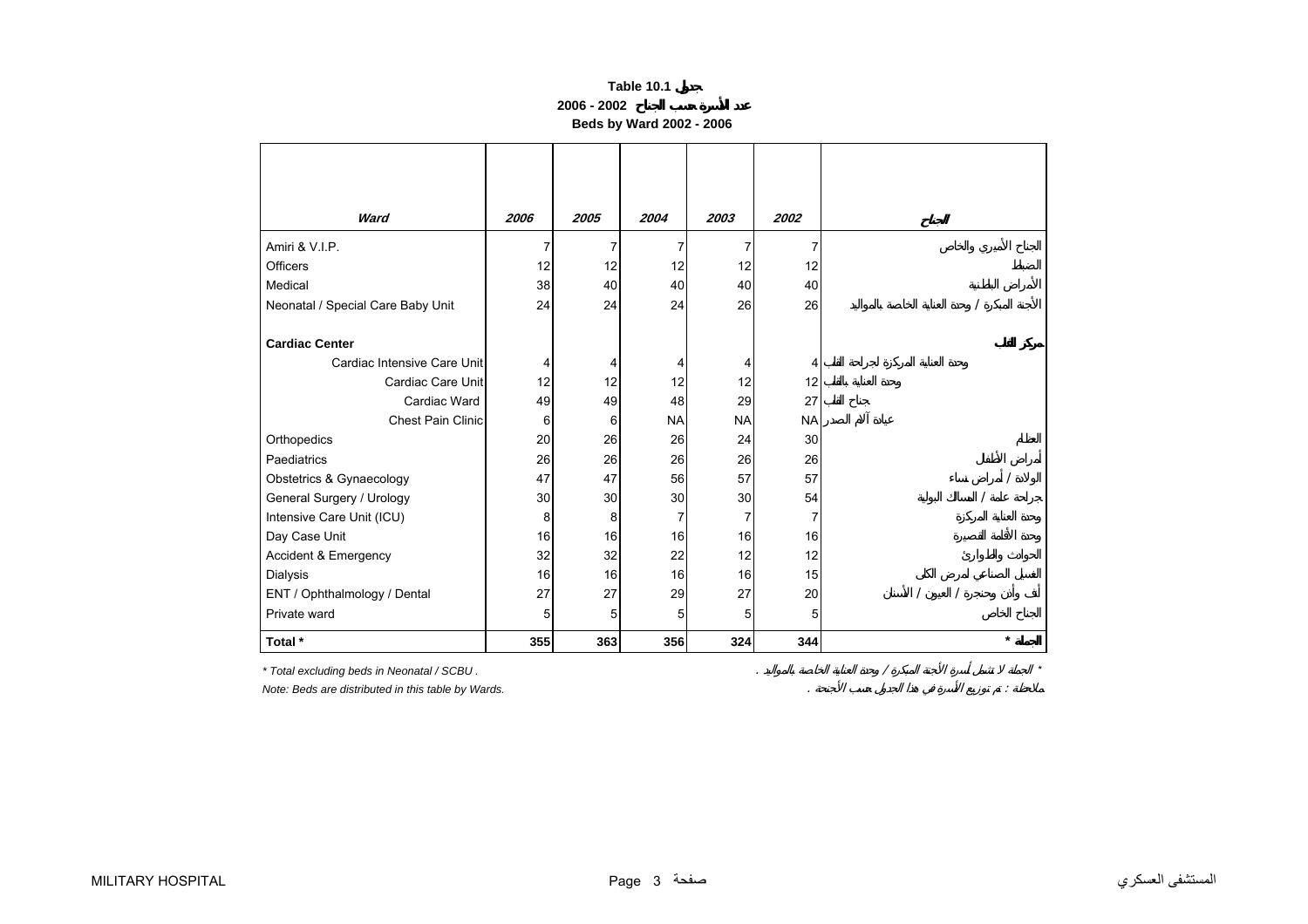| Table 10.2 |  |
|------------|--|
|            |  |

**2006 Bed Utilization 2006**

<span id="page-2-0"></span>

| <b>SCBU</b> | <b>Total</b> | Cardiac<br><b>Surgical</b> | Cardiac<br><b>Medical</b> | <b>Dental</b>  | Ophthal-<br>mology | E.N.T. | Paed-<br>iatrics | Obs. &<br>Gyne. | Ortho<br>pedic | <b>Surgery &amp;</b><br>Urology | <b>Medical</b> | <b>Description</b>                                       |
|-------------|--------------|----------------------------|---------------------------|----------------|--------------------|--------|------------------|-----------------|----------------|---------------------------------|----------------|----------------------------------------------------------|
| 556         | 24,306       | 384                        | 4,161                     | 172            | 250                | 1,261  | 4,495            | 6,024           | 1,565          | 3,741                           | 2,253          |                                                          |
| 496         | 23,217       | 293                        | 4,052                     | 156            | 234                | 1,205  | 4,473            | 5,893           | 1,418          | 3,522                           | 1,971          | Total admissions<br>Total discharges                     |
| 24          | 323          | 16                         | 50                        | 3 <sup>1</sup> | 4                  | 9      | 51               | 54              | 25             | 60                              | 51             | $\star$                                                  |
| 8,760       | 117,895      | 5,840                      | 18,250                    | 1,095          | 1,460              | 3,285  | 18,615           | 19,710          | 9,125          | 21,900                          | 18,615         | No. of beds *<br>Bed days available                      |
| 3,762       | 72,578       | 2,716                      | 10,162                    | 424            | 571                | 1,849  | 11,546           | 16,123          | 4,027          | 12,207                          | 12,953         |                                                          |
| 39          | 153          |                            | 48                        |                | $\overline{c}$     | 48     |                  | 10              | 18             | 23                              | 4              | Patient-days overnight<br>$\geq$<br>Patient days < 1 day |
| 3,801       | 72,731       | 2,716                      | 10,210                    | 424            | 573                | 1,897  | 11,546           | 16,133          | 4,045          | 12,230                          | 12,957         |                                                          |
| 43.4        | 61.7         | 46.5                       | 55.9                      | 38.7           | 39.2               | 57.7   | 62.0             | 81.9            | 44.3           | 55.8                            | 69.6           | <b>Total Patient days</b><br>Bed occupancy rate          |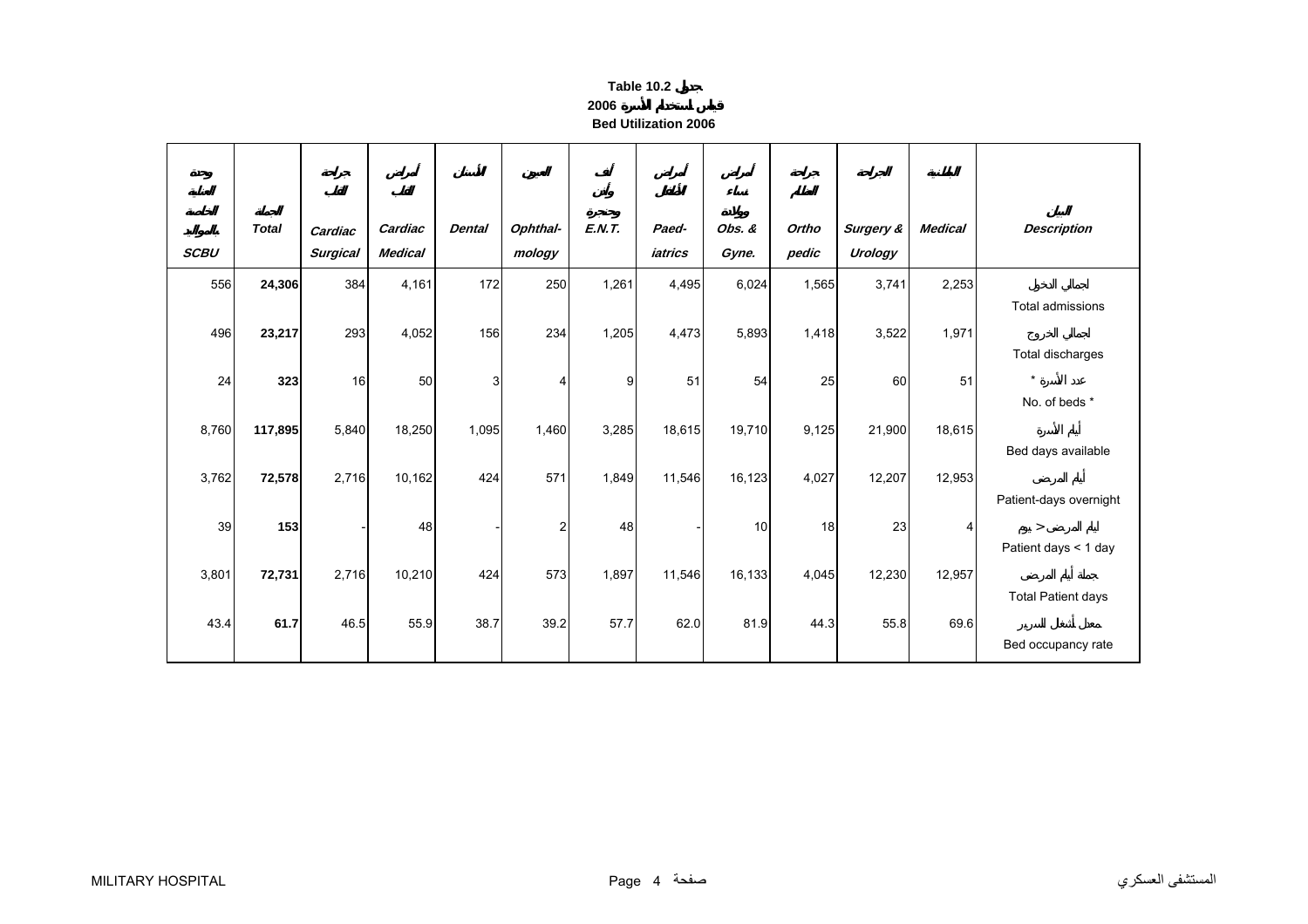## **2006 Bed Utilization 2006(Cont'd) Table 10.2 ( )**

| <b>SCBU</b> | <b>Total</b> | Cardiac<br><b>Surgical</b> | Cardiac<br><b>Medical</b> | <b>Dental</b> | Ophthal-<br>mology | <b>E.N.T.</b> | Paed-<br>iatrics | Obs. &<br>Gyne. | Ortho<br>pedic | Surgery &<br>Urology | <b>Medical</b> | <b>Description</b>      |
|-------------|--------------|----------------------------|---------------------------|---------------|--------------------|---------------|------------------|-----------------|----------------|----------------------|----------------|-------------------------|
| 20.7        | 71.9         | 18.3                       | 81.0                      | 52.0          | 58.5               | 133.9         | 87.7             | 109.1           | 56.7           | 58.7                 | 38.6           |                         |
|             |              |                            |                           |               |                    |               |                  |                 |                |                      |                | Turnover rate           |
| 10.0        | 1.9          | 10.7                       | 2.0                       | 4.3           | 3.8                | 1.2           | 1.6              | 0.6             | 3.6            | 2.7                  | 2.9            |                         |
|             |              |                            |                           |               |                    |               |                  |                 |                |                      |                | Turnover interval       |
| 1.5         | 66.6         | 1.1                        | 11.4                      | 0.5           | 0.7                | 3.5           | 12.3             | 16.5            | 4.3            | 10.2                 | 6.2            |                         |
|             |              |                            |                           |               |                    |               |                  |                 |                |                      |                | Average daily admission |
| 1.4         | 63.6         | 0.8                        | 11.1                      | 0.4           | 0.6                | 3.3           | 12.3             | 16.1            | 3.9            | 9.6                  | 5.4            |                         |
|             |              |                            |                           |               |                    |               |                  |                 |                |                      |                | Average daily discharge |
| 7.7         | 3.1          | 9.3                        | 2.5                       | 2.7           | 2.4                | 1.6           | 2.6              | 2.7             | 2.9            | 3.5                  | 6.6            |                         |
|             |              |                            |                           |               |                    |               |                  |                 |                |                      |                | Average length of stay  |

*Note: Beds were distributed according to the need of each departmental.* . :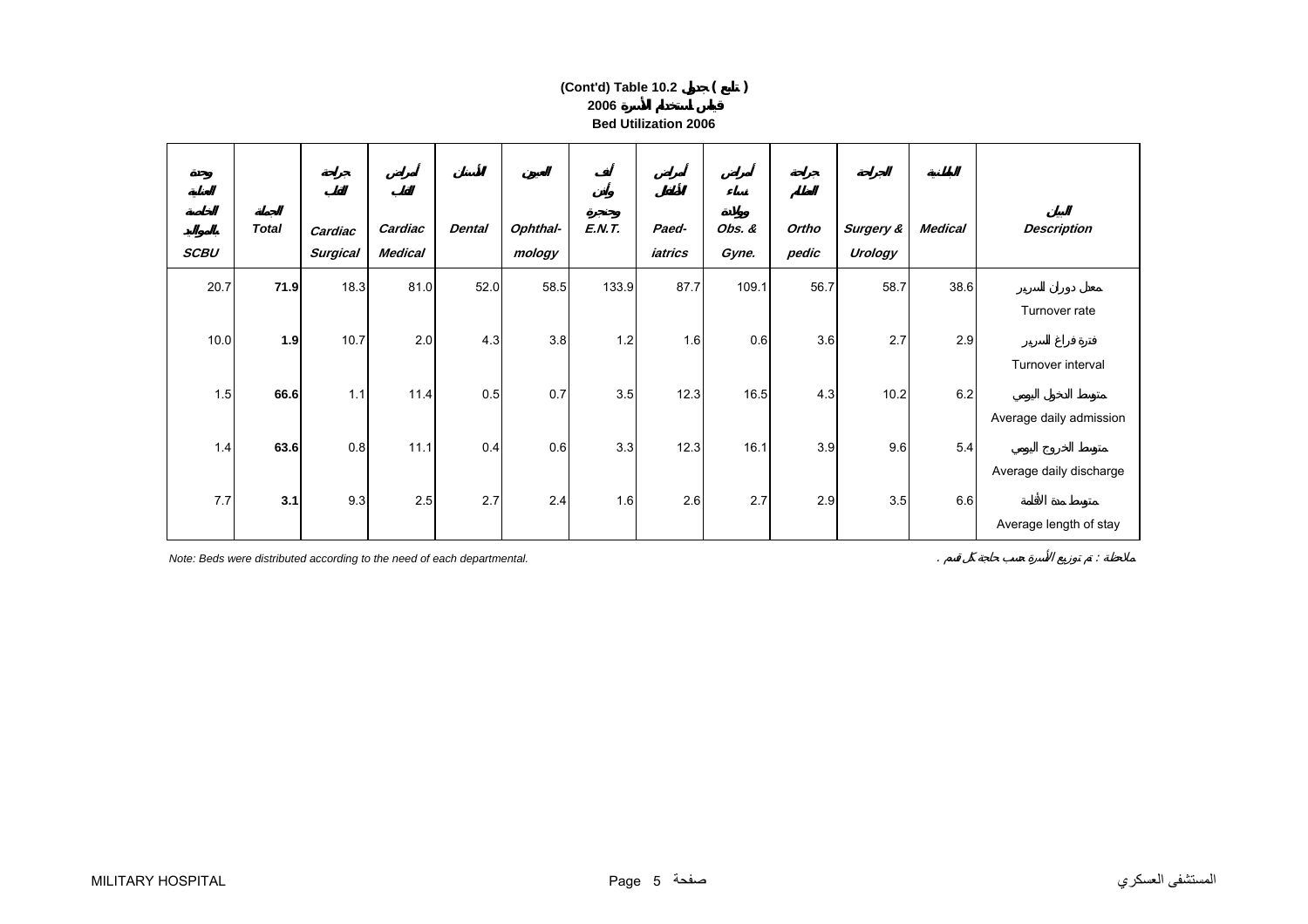<span id="page-4-0"></span>

|                   |             |              |                 |                |               |          |        |         |        |       | $\overline{\mathbf{2}}$ | $\mathbf{1}$         |  |
|-------------------|-------------|--------------|-----------------|----------------|---------------|----------|--------|---------|--------|-------|-------------------------|----------------------|--|
| Depart-           |             |              |                 |                |               |          |        |         |        |       |                         |                      |  |
| ment              |             | <b>Total</b> | Cardiac         | Cardiac        | <b>Dental</b> | Ophthal- | E.N.T. | Paed-   | Obs. & | Ortho | Surgery <sup>2</sup>    | Medical <sup>1</sup> |  |
| <b>Month</b>      | <b>SCBU</b> |              | <b>Surgical</b> | <b>Medical</b> |               | mology   |        | iatrics | Gyne.  | pedic |                         |                      |  |
| January           |             |              |                 |                |               |          |        |         |        |       |                         |                      |  |
| Admission         | 53          | 2,182        | 31              | 474            | 9             | 12       | 78     | 472     | 538    | 132   | 260                     | 176                  |  |
| Discharges        | 44          | 2,152        | 27              | 402            | 8             | 13       | 78     | 529     | 502    | 130   | 250                     | 213                  |  |
| February          |             |              |                 |                |               |          |        |         |        |       |                         |                      |  |
| Admission         | 50          | 1,861        | 33              | 460            | 9             | 22       | 85     | 405     | 475    | 142   | 31                      | 199                  |  |
| Discharges        | 48          | 2,027        | 30              | 382            | 9             | 22       | 85     | 428     | 446    | 144   | 284                     | 197                  |  |
| March             |             |              |                 |                |               |          |        |         |        |       |                         |                      |  |
| Admission         | 53          | 2,369        | 31              | 445            | 19            | 21       | 122    | 473     | 490    | 148   | 386                     | 234                  |  |
| Discharges        | 43          | 2,140        | 22              | 366            | 18            | 20       | 111    | 474     | 486    | 135   | 326                     | 182                  |  |
| April             |             |              |                 |                |               |          |        |         |        |       |                         |                      |  |
| Admission         | 47          | 2,097        | 30              | 332            | 16            | 25       | 108    | 393     | 486    | 148   | 374                     | 185                  |  |
| Discharges        | 47          | 1,972        | 22              | 331            | 16            | 22       | 102    | 393     | 475    | 132   | 327                     | 152                  |  |
| May               |             |              |                 |                |               |          |        |         |        |       |                         |                      |  |
| Admission         | 52          | 2,107        | 37              | 329            | 14            | 26       | 119    | 396     | 533    | 113   | 340                     | 200                  |  |
| <b>Discharges</b> | 55          | 1,933        | 31              | 328            | 11            | 25       | 112    | 376     | 521    | 96    | 283                     | 150                  |  |
| June              |             |              |                 |                |               |          |        |         |        |       |                         |                      |  |
| Admission         | 36          | 1,921        | 42              | 254            | 11            | 32       | 123    | 385     | 466    | 126   | 316                     | 166                  |  |
| Discharges        | 34          | 1,829        | 24              | 250            | 14            | 29       | 117    | 384     | 459    | 114   | 285                     | 153                  |  |
| July              |             |              |                 |                |               |          |        |         |        |       |                         |                      |  |
| Admission         | 41          | 2,068        | 38              | 345            | 20            | 26       | 113    | 296     | 540    | 117   | 351                     | 222                  |  |
| <b>Discharges</b> | 36          | 1,941        | 28              | 349            | 17            | 24       | 103    | 296     | 567    | 100   | 303                     | 154                  |  |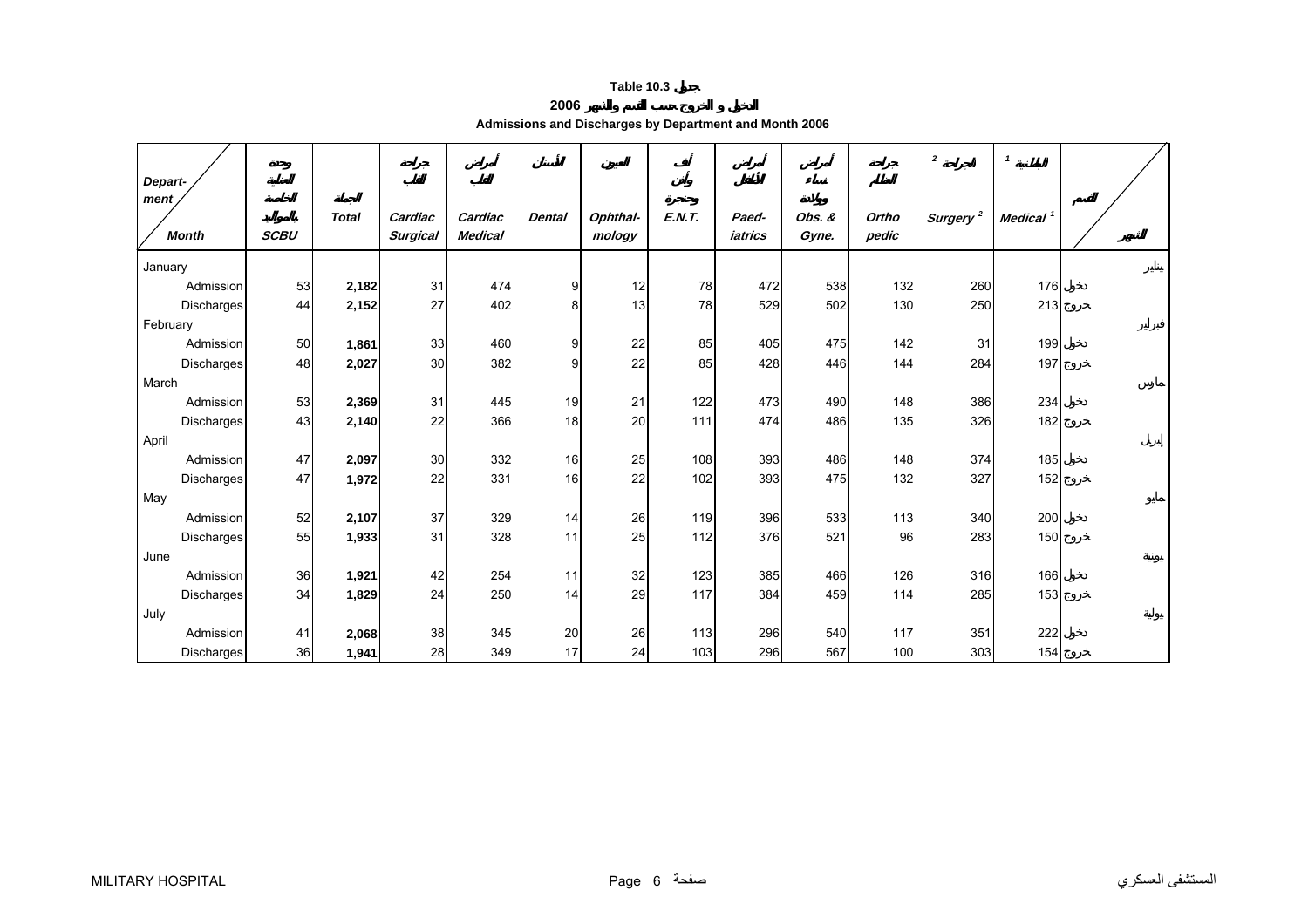# **(Cont'd) Table 10.3 ( )**

**2006**

**Admissions and Discharges by Department and Month 2006** 

| Depart-           |             |              |                 |                |               |          |               |         |        |       | $\overline{2}$       | $\mathbf{1}$         |  |
|-------------------|-------------|--------------|-----------------|----------------|---------------|----------|---------------|---------|--------|-------|----------------------|----------------------|--|
| ment              |             |              |                 |                |               |          |               |         |        |       |                      |                      |  |
|                   |             | <b>Total</b> | Cardiac         | Cardiac        | <b>Dental</b> | Ophthal- | <b>E.N.T.</b> | Paed-   | Obs. & | Ortho | Surgery <sup>2</sup> | Medical <sup>1</sup> |  |
| <b>Month</b>      | <b>SCBU</b> |              | <b>Surgical</b> | <b>Medical</b> |               | mology   |               | iatrics | Gyne.  | pedic |                      |                      |  |
| August            |             |              |                 |                |               |          |               |         |        |       |                      |                      |  |
| Admission         | 42          | 1,931        | 27              | 286            | 14            | 8        | 133           | 276     | 514    | 137   | 348                  | 188                  |  |
| Discharges        | 33          | 1,798        | 19              | 312            | 13            | 8        | 131           | 263     | 479    | 118   | 297                  | 158                  |  |
| September         |             |              |                 |                |               |          |               |         |        |       |                      |                      |  |
| Admission         | 49          | 2,009        | 25              | 314            | 8             | 19       | 106           | 347     | 496    | 127   | 371                  | 196                  |  |
| <b>Discharges</b> | 37          | 1,869        | 20              | 344            | 7             | 18       | 97            | 335     | 490    | 110   | 311                  | 137                  |  |
| October           |             |              |                 |                |               |          |               |         |        |       |                      |                      |  |
| Admission         | 49          | 1,826        | 20              | 288            | 16            | 15       | 85            | 317     | 472    | 102   | 299                  | 212                  |  |
| Discharges        | 43          | 1,667        | 16              | 297            | 11            | 13       | 77            | 306     | 452    | 93    | 254                  | 148                  |  |
| November          |             |              |                 |                |               |          |               |         |        |       |                      |                      |  |
| Admission         | 40          | 2,053        | 33              | 368            | 19            | 32       | 105           | 358     | 498    | 129   | 366                  | 145                  |  |
| Discharges        | 36          | 2,008        | 23              | 380            | 17            | 28       | 105           | 337     | 505    | 119   | 329                  | 165                  |  |
| December          |             |              |                 |                |               |          |               |         |        |       |                      |                      |  |
| Admission         | 44          | 1,882        | 37              | 266            | 17            | 12       | 84            | 377     | 516    | 144   | 299                  | 130                  |  |
| <b>Discharges</b> | 40          | 1,881        | 31              | 311            | 15            | 12       | 87            | 352     | 511    | 127   | 273                  | 162                  |  |
| <b>Total</b>      |             |              |                 |                |               |          |               |         |        |       |                      |                      |  |
| <b>Admission</b>  | 556         | 24,306       | 384             | 4,161          | 172           | 250      | 1,261         | 4,495   | 6,024  | 1,565 | 3,741                | 2,253                |  |
| <b>Discharges</b> | 496         | 23,217       | 293             | 4,052          | 156           | 234      | 1,205         | 4,473   | 5,893  | 1,418 | 3,522                | 1,971                |  |

*1 Medical: including Dermatology patients.* . : *<sup>1</sup>*

*2 Surgical: including Neurology and Urology patients.* . : *<sup>2</sup>*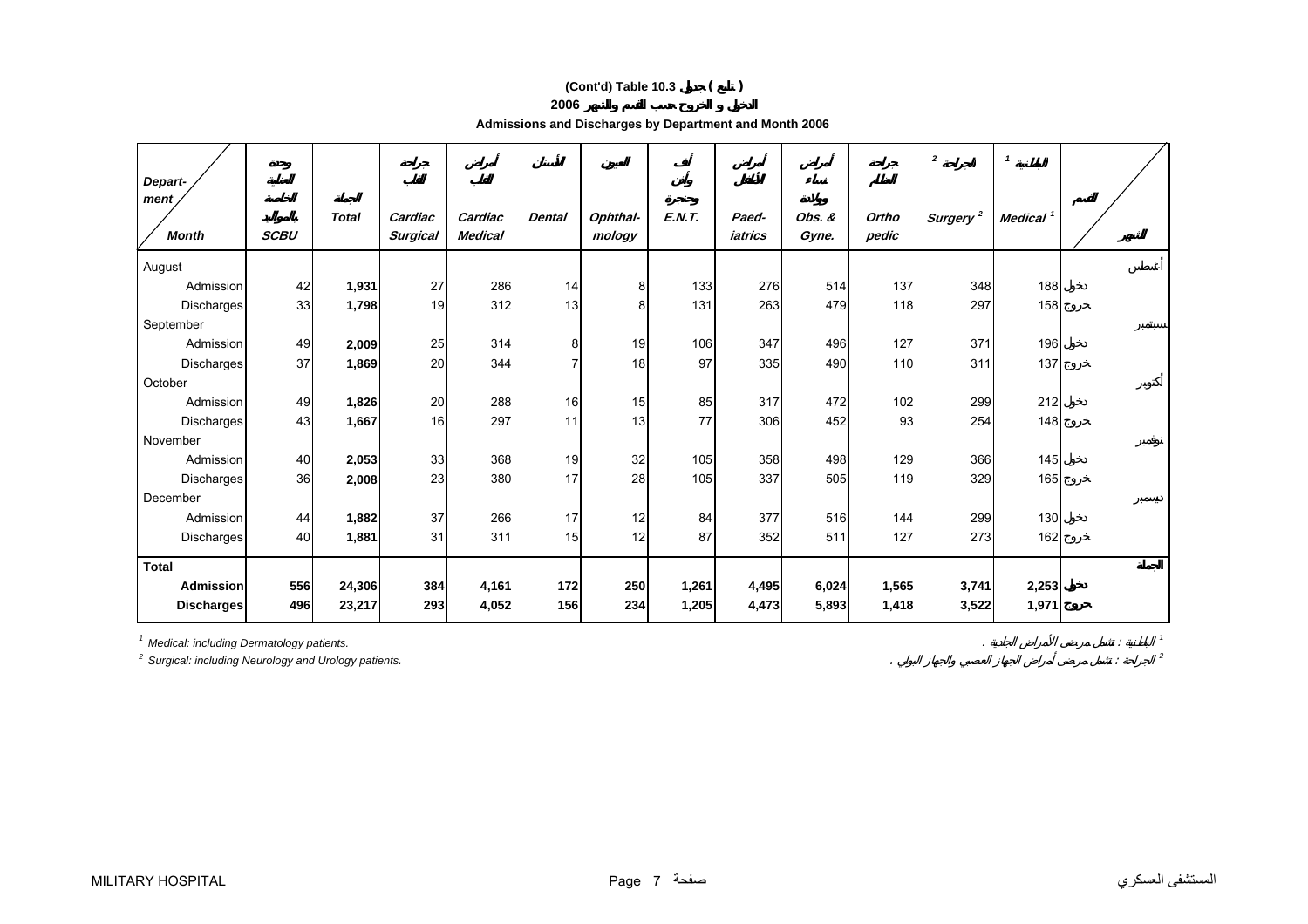<span id="page-6-0"></span>

|                         | 2006  |        |       | 2005   |       | 2004   | 2003  |        | 2002  |               |
|-------------------------|-------|--------|-------|--------|-------|--------|-------|--------|-------|---------------|
| <b>Department</b>       | %     | No.    | %     | No.    | %     | No.    | %     | No.    | %     | No.           |
| Medical                 | 8.3   | 1,971  | 8.4   | 2,236  | 7.6   | 1,883  | 8.6   | 2,121  | 9.2   | 2,208         |
| Surgery                 | 8.7   | 2,070  | 8.9   | 2,358  | 10.3  | 2,567  | 9.6   | 2,363  | 10.5  | 2,505         |
| Paediatrics             | 18.9  | 4,473  | 17.4  | 4,636  | 16.8  | 4,171  | 17.1  | 4,216  | 18.7  | 4,491         |
| Obstetrics\Gynecology   | 24.9  | 5,893  | 23.2  | 6,179  | 22.1  | 5,482  | 23.8  | 5,869  | 23.1  | 5,531         |
| E.N.T                   | 5.1   | 1,205  | 4.1   | 1,094  | 3.4   | 846    | 4.1   | 1,010  | 4.7   | 1,124         |
| Urology                 | 6.1   | 1,452  | 5.5   | 1,462  | 6.2   | 1,543  | 6.0   | 1,484  | 5.6   | 1,340         |
| Orthopedics             | 6.0   | 1,418  | 8.3   | 2,198  | 8.8   | 2,187  | 9.3   | 2,305  | 8.9   | 2,127         |
| Dental                  | 0.7   | 156    | 0.9   | 237    | 0.9   | 213    | 0.7   | 161    | 0.7   | 159           |
| Ophthalmology           | 1.0   | 234    | 1.3   | 349    | 2.7   | 682    | 2.1   | 522    | 3.1   | 747           |
| Sub-Total               | 79.6  | 18,872 | 78.1  | 20,749 | 78.8  | 19,574 | 81.1  | 20,051 | 84.4  | 20,232        |
| <b>Cardiac Center *</b> |       |        |       |        |       |        |       |        |       |               |
| Cardiac Medical         | 17.1  | 4,052  | 18.0  | 4,780  | 16.8  | 4,165  | 14.2  | 3,517  | 14.5  | 3,482         |
| Cardiac Surgical        | 1.2   | 293    | 2.3   | 607    | 2.6   | 637    | 2.5   | 617    | 1.0   | 245           |
| Sub-Total               | 18.3  | 4,345  | 20.3  | 5,387  | 19.3  | 4,802  | 16.7  | 4,134  | 15.6  | 3,727         |
| <b>Total</b>            | 97.9  | 23,217 | 98.3  | 26,136 | 98.2  | 24,376 | 97.9  | 24,185 | 100.0 | 23,959        |
| Special Care Baby Unit  | 2.1   | 496    | 1.7   | 446    | 1.8   | 459    | 2.1   | 526    | .     | $\sim$ $\sim$ |
| <b>Grand Total</b>      | 100.0 | 23,713 | 100.0 | 26,582 | 100.0 | 24,835 | 100.0 | 24,711 | 100.0 | 23,959        |

**Table 10.4 2006 - 2002Discharges by Department 2002 - 2006**

*\* Cardiac patients were separated from Medical & Surgery departments.* . *\**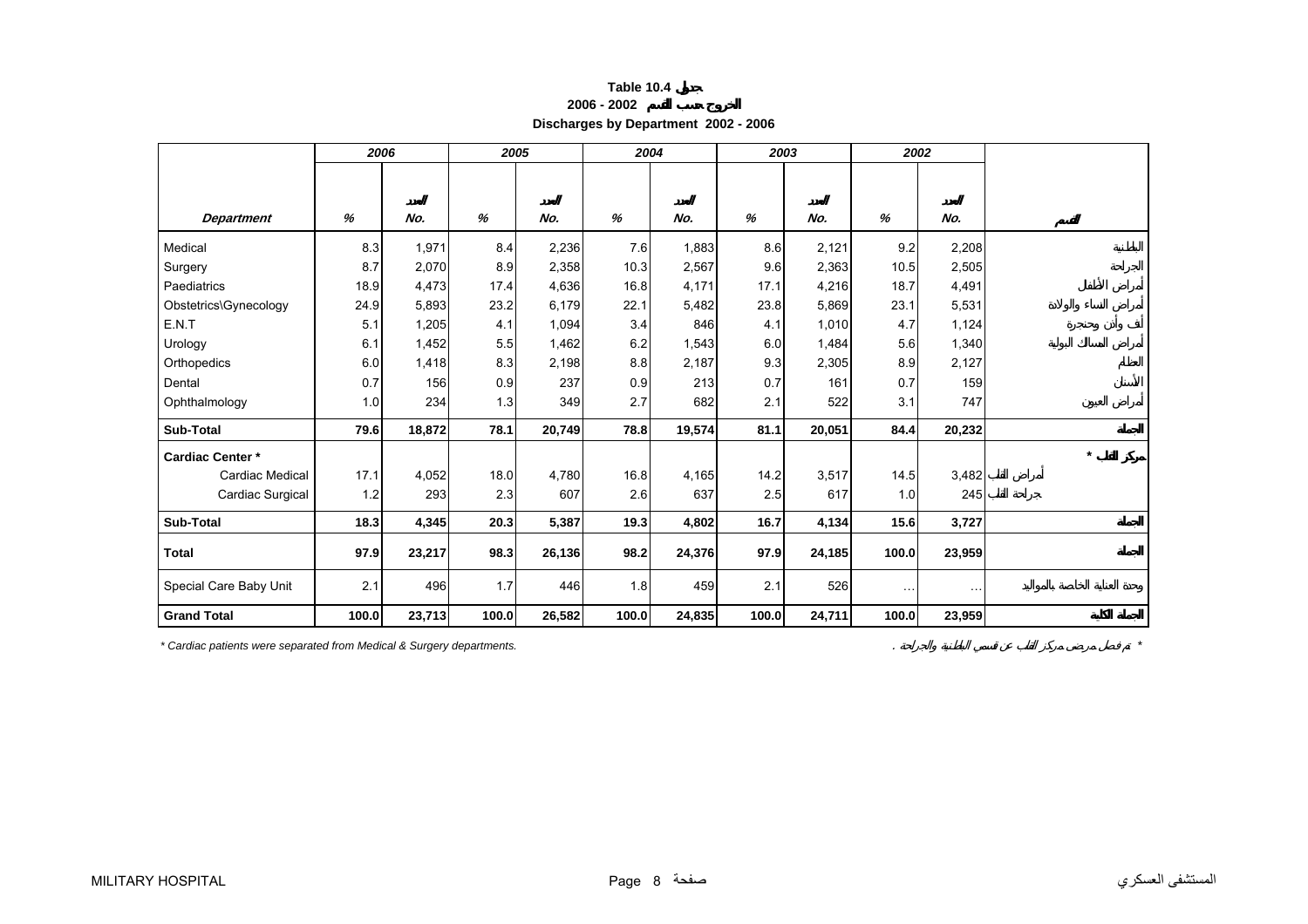**2006 ( ) Discharges (Alive and Dead) by Diagnosis and Age Groups 2006** 

<span id="page-7-0"></span>

| <b>Total</b> | $70+$     | 60-69          | 50-59          | 40-49    | 30-39                 | $20 - 29$ | $10 - 19$ | $1 - 9$  | $<$ 1 yr |                            | <b>Principal Diagnosis</b>                                                              | ICD-10 Code |
|--------------|-----------|----------------|----------------|----------|-----------------------|-----------|-----------|----------|----------|----------------------------|-----------------------------------------------------------------------------------------|-------------|
| 549<br>23    | 84<br>15  | 46<br>5        | 36<br>3        | 44       | 22                    | 29        | 33        | 235      |          | 20 Alive<br>Dead           | Infectious & parasitic diseases                                                         | A00-B99     |
| 896          | 102       | 98             | 137            | 163      | 144                   | 112       | 54        | 70       |          | 16 Alive                   |                                                                                         | C00-D48     |
| 9            | 3         | 5              |                |          |                       |           |           |          |          | Dead                       | Neoplasms                                                                               |             |
| 372          | 15        | 12             | 11             | 21       | 19                    | 41        | 96        | 142      |          | 15 Alive                   |                                                                                         | D50-D89     |
|              |           |                |                |          |                       |           |           |          |          | Dead                       | Diseases of the blood & blood-forming organs<br>and disorder involving immune mechanism |             |
| 326<br>Я     | 65        | 43<br>1        | 56<br>3        | 33       | 30                    | 45        | 24        | 23       |          | 7 Alive<br>- <b>I</b> Dead | Endocrine, Nutritional & Metabolic Diseases                                             | E00-E90     |
| 29<br>2      |           | $\overline{c}$ | $\mathfrak{p}$ |          |                       | 6         |           |          |          | 4 Alive<br>Dead            | Mental & behavioural disorder                                                           | F00-F99     |
| 287<br>Я     | 44        | 34             | 27             | 41       | 23                    | 16        | 40        | 52<br>5  |          | 10 Alive<br>Dead           | Diseases of the nervous system                                                          | G00-G99     |
| 178          | 38        | 45             | 36             | 23       | 6                     | 5         | g         | 15       |          | 1 Alive<br>-Dead           | Diseases of the Eye and Adnexa                                                          | H00-H59     |
| 170          |           | 6              | 14             | 27       | 15                    | 15        | 29        | 61       |          | - Alive<br>Dead            | Diseases of the Ear and Mustoid process                                                 | H60-H95     |
| 1,490<br>108 | 288<br>59 | 330<br>17      | 379<br>16      | 282<br>3 | 131<br>$\overline{2}$ | 65        | 8         | 6<br>3   |          | 1 Alive<br>3 Dead          | Diseases of the circulatory system                                                      | $100 - 199$ |
| 1,722<br>20  | 90<br>9   | 45<br>6        | 66             | 100      | 130                   | 181       | 168       | 841<br>3 |          | 101 Alive<br>I Dead        | Diseases of the respiratory system                                                      | J00-J99     |
| 919          | 51        | 63             | 115            | 180      | 166                   | 175       | 79        | 82       |          | 8 Alive<br>I Dead          | Diseases of the digestive system                                                        | K00-K93     |
| 158          |           | 14             | 23             | 19       | 23                    | 37        | 16        | 18       |          | <b>Alive</b><br>Dead       | Diseases of the skin & subcutaneous tissue                                              | L00-L99     |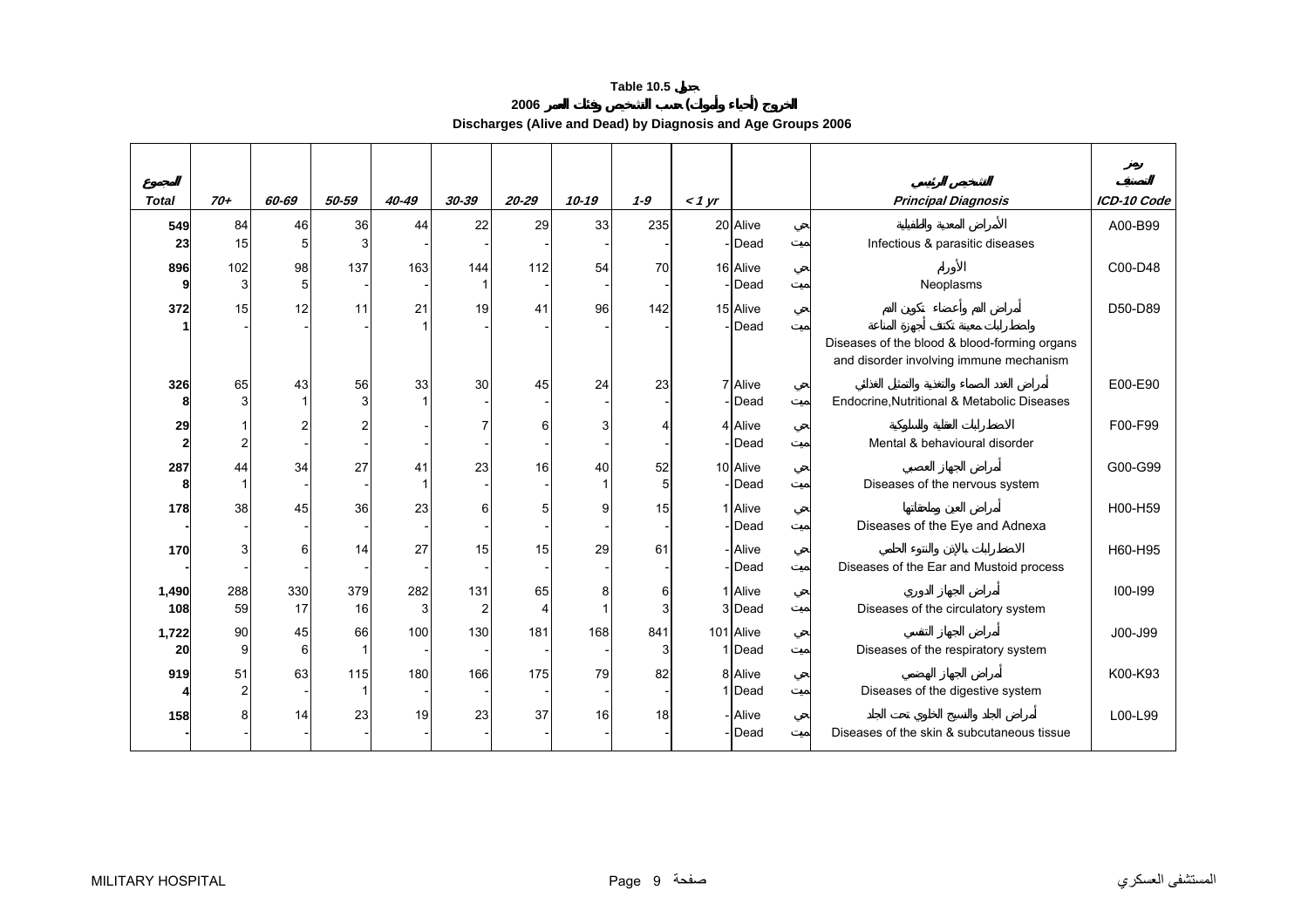# **(Cont'd) Table 10.5 ( )**

**2006 ( )** 

**Discharges (Alive and Dead) by Diagnosis and Age Groups 2006** 

| <b>Total</b>            | $70+$                 | 60-69                | 50-59                | 40-49          | $30 - 39$      | $20 - 29$            | $10 - 19$      | $1 - 9$              | $<$ 1 yr    |                                       | <b>Principal Diagnosis</b>                                                                                              | ICD-10 Code |
|-------------------------|-----------------------|----------------------|----------------------|----------------|----------------|----------------------|----------------|----------------------|-------------|---------------------------------------|-------------------------------------------------------------------------------------------------------------------------|-------------|
| 768                     | 45                    | 53                   | 122                  | 145            | 135            | 140                  | 55             | 73                   |             | - Alive<br>1 Dead                     | Diseases of the musculoskeletal system and<br>connective tissue                                                         | M00-M99     |
| 1,498                   | 165                   | 167                  | 225<br>3             | 326            | 292            | 205                  | 63             | 46                   |             | 9 Alive<br>1 Dead                     | Diseases of genitourinary system                                                                                        | N00-N99     |
| 4,535                   |                       |                      | 10                   | 416            | 1,758          | 2,220                | 123            |                      |             | - Alive<br>-Dead                      | Pregnancy, childbirth & the peurperium                                                                                  | O00-O99     |
| 2,453<br>27             |                       |                      |                      |                |                |                      |                | 316                  | 2,137 Alive | 27 Dead                               | Certain conditions originating in perinatal period                                                                      | P00-P96     |
| 97                      |                       |                      |                      | 11             |                | 10                   |                | 37<br>$\overline{2}$ |             | 15 Alive<br>3 Dead                    | Congenital Malformations, Deformations and<br><b>Chromosomal Abnormalities</b>                                          | Q00-Q99     |
| 3,965<br>26             | 550<br>13             | 572                  | 809<br>6             | 756<br>3       | 457            | 294                  | 139            | 328                  |             | 60 Alive<br>- Dead                    | Symptoms, Signs and Abnormal Clinical and                                                                               | R00-R99     |
| 991                     | 40                    | 37                   | 69                   | 118            | 151            | 241                  | 160            | 167                  |             | 8 Alive<br>- Dead                     | Laboratory Findings, not elsewhere classified<br>Injury, Poisoning and Certain other<br>Consequences of external causes | S00-T98     |
| 877<br>12               | 82                    | 132<br>-1            | 205                  | 110            | 34             | 51<br>5              | 32<br>3        | 228                  |             | 3 Alive<br>1 Dead                     | External causes of Morbidity and Mortality                                                                              | V00-Y98     |
| 1,166                   | 46                    | 57                   | 61                   | 107            | 172            | 207                  | 43             | 70                   |             | 403 Alive<br>-Dead                    |                                                                                                                         | Z00-Z99     |
|                         |                       |                      |                      |                |                |                      |                |                      |             |                                       | Factors influencing health status and<br>contact with health services                                                   |             |
| 23,446<br>267<br>23,713 | 1,728<br>112<br>1,840 | 1,758<br>37<br>1,795 | 2,410<br>34<br>2,444 | 2,922<br>2,931 | 3,720<br>3,725 | 4,095<br>12<br>4,107 | 1,181<br>1,187 | 2,814<br>14<br>2,828 |             | 2,818 Alive<br>38 Dead<br>2,856 Total | <b>Total</b>                                                                                                            |             |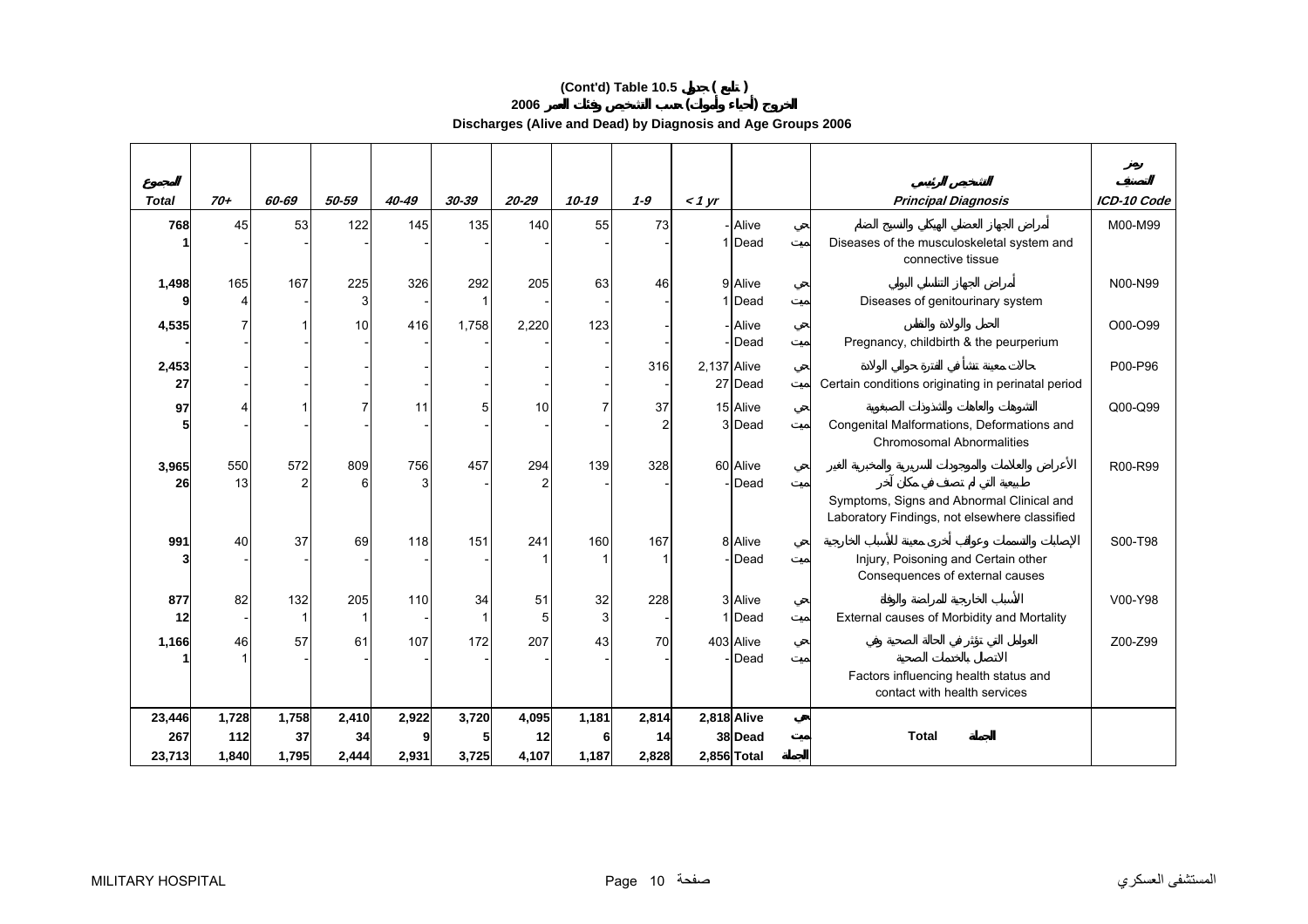# **2006 ( )**

**Discharges (Alive and Dead) by Diagnosis, Nationality and Sex 2006** 

<span id="page-9-0"></span>

|              | <b>Total</b> |       |             |       | Non-Bahraini |       |              | <b>Bahraini</b> |                |       |             |       |                                                                                         |          |
|--------------|--------------|-------|-------------|-------|--------------|-------|--------------|-----------------|----------------|-------|-------------|-------|-----------------------------------------------------------------------------------------|----------|
|              | Female       |       | <b>Male</b> |       | Female       |       | <b>Male</b>  |                 | Female         |       | <b>Male</b> |       |                                                                                         |          |
| Grand        |              |       |             |       |              |       |              |                 |                |       |             |       |                                                                                         | $ICD-10$ |
| <b>Total</b> | <b>Dead</b>  | Alive | <b>Dead</b> | Alive | <b>Dead</b>  | Alive | <b>Dead</b>  | Alive           | <b>Dead</b>    | Alive | <b>Dead</b> | Alive | <b>Principal Diagnosis</b>                                                              | Code     |
| 572          | 11           | 262   | 12          | 287   |              | 69    |              | 68              | 11             | 193   | 12          | 219   | Infectious & parasitic diseases                                                         | A00-B99  |
| 905          | 3            | 343   | $6 \mid$    | 553   |              | 77    |              | 170             | 3              | 266   | 6           | 383   | Neoplasms                                                                               | C00-D48  |
| 373          |              | 188   |             | 184   |              | 51    |              | 37              |                | 137   |             | 147   |                                                                                         | D50-D89  |
|              |              |       |             |       |              |       |              |                 |                |       |             |       | Diseases of the blood & blood-forming organs<br>and disorder involving immune mechanism |          |
| 334          |              | 185   |             | 141   |              | 25    |              | 22              |                | 160   |             | 119   | Endocrine, Nutritional & Metabolic Diseases                                             | E00-E90  |
| 31           |              | 18    |             | 11    |              |       |              |                 |                | 10    |             | 8     | Mental & behavioural disorder                                                           | F00-F99  |
| 295          | 3            | 127   | 5           | 160   |              | 19    | $\mathbf{3}$ | 27              | $\mathcal{P}$  | 108   | 2           | 133   | Diseases of the nervous system                                                          | G00-G99  |
| 178          |              | 74    |             | 104   |              | 12    |              | 23              |                | 62    |             | 81    | Diseases of the Eye and Adnexa                                                          | H00-H59  |
| 170          |              | 67    |             | 103   |              | 16    |              | 34              |                | 51    |             | 69    | Diseases of the Ear and Mustoid process                                                 | H60-H95  |
| 1,598        | 39           | 546   | 69          | 944   |              | 68    | 11           | 241             | 33             | 478   | 58          | 703   | Diseases of the circulatory system                                                      | 100-199  |
| 1,742        | 10           | 716   | 10          | 1,006 | 5            | 167   |              | 279             | 5 <sup>1</sup> | 549   | 9           | 727   | Diseases of the respiratory system                                                      | J00-J99  |
| 923          |              | 408   |             | 511   |              | 92    |              | 176             | $\mathbf{3}$   | 316   |             | 335   | Diseases of the digestive system                                                        | K00-K93  |
| 158          |              | 62    |             | 96    |              | 17    |              | 37              |                | 45    |             | 59    | Diseases of the skin & subcutaneous tissue                                              | L00-L99  |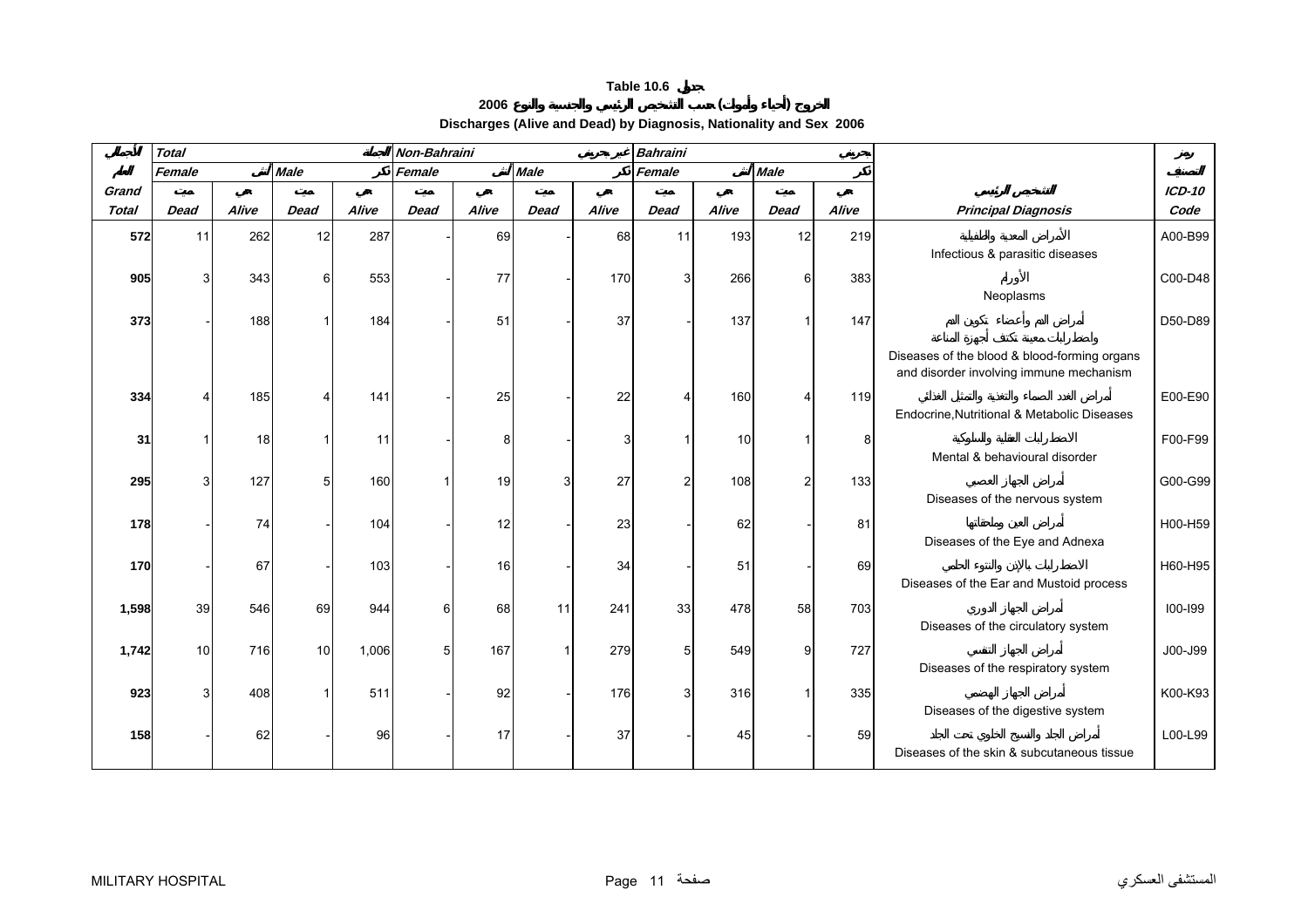# **(Cont'd) Table 10.6 ( ) 2006 ( )**

# **Discharges (Alive and Dead) by Diagnosis, Nationality and Sex 2006**

|              | <b>Total</b> |        |             |        | Non-Bahraini |       |             |       | <b>Bahraini</b> |       |                |       |                                                                                            |               |
|--------------|--------------|--------|-------------|--------|--------------|-------|-------------|-------|-----------------|-------|----------------|-------|--------------------------------------------------------------------------------------------|---------------|
|              | Female       |        | <b>Male</b> |        | Female       |       | <b>Male</b> |       | Female          |       | <b>Male</b>    |       |                                                                                            |               |
| Grand        |              |        |             |        |              |       |             |       |                 |       |                |       |                                                                                            | <b>ICD-10</b> |
| <b>Total</b> | <b>Dead</b>  | Alive  | <b>Dead</b> | Alive  | <b>Dead</b>  | Alive | Dead        | Alive | <b>Dead</b>     | Alive | <b>Dead</b>    | Alive | <b>Principal Diagnosis</b>                                                                 | Code          |
| 769          |              | 279    |             | 489    |              | 63    |             | 178   |                 | 216   |                | 311   | Diseases of the musculoskeletal system and<br>connective tissue                            | M00-M99       |
| 1,507        | 6            | 828    |             | 670    |              | 184   |             | 214   | 6               | 644   | 3              | 456   | Diseases of genitourinary system                                                           | N00-N99       |
| 4,535        |              | 4,535  |             |        |              | 2,049 |             |       |                 | 2,486 |                |       | Pregnancy, childbirth & the peurperium                                                     | O00-O99       |
| 2,480        | 16           | 1,251  | 11          | 1,202  | 10           | 444   |             | 410   | 6               | 807   | Δ              | 792   | Certain conditions originating in perinatal period                                         | P00-P96       |
| 102          |              | 38     | 2           | 59     |              | 11    |             | 21    | $\overline{c}$  | 27    | $\overline{2}$ | 38    | Congenital Malformations, Deformations and<br><b>Chromosomal Abnormalities</b>             | Q00-Q99       |
| 3,991        | 8            | 1,737  | 18          | 2,228  |              | 337   |             | 648   | 8               | 1,400 | 16             | 1,580 | Symptoms, Signs and Abnormal Clinical and<br>Laboratory Findings, not elsewhere classified | R00-R99       |
| 994          |              | 256    |             | 735    |              | 62    |             | 283   |                 | 194   |                | 452   | Injury, Poisoning and Certain other<br>Consequences of external causes                     | S00-T98       |
| 889          |              | 354    | g           | 523    |              | 71    | 51          | 143   | 3               | 283   |                | 380   | External causes of Morbidity and Mortality                                                 | V01-Y98       |
| 1,167        |              | 743    |             | 423    |              | 231   |             | 136   |                 | 512   |                | 287   | Factors influencing health status and                                                      | Z00-Z99       |
| 23,713       | $112$        | 13,017 | 155         | 10,429 | 23           | 4,073 | 31          | 3,150 | 89I             | 8,944 | 124            | 7,279 | contact with health services<br>الجملة<br><b>Total</b>                                     |               |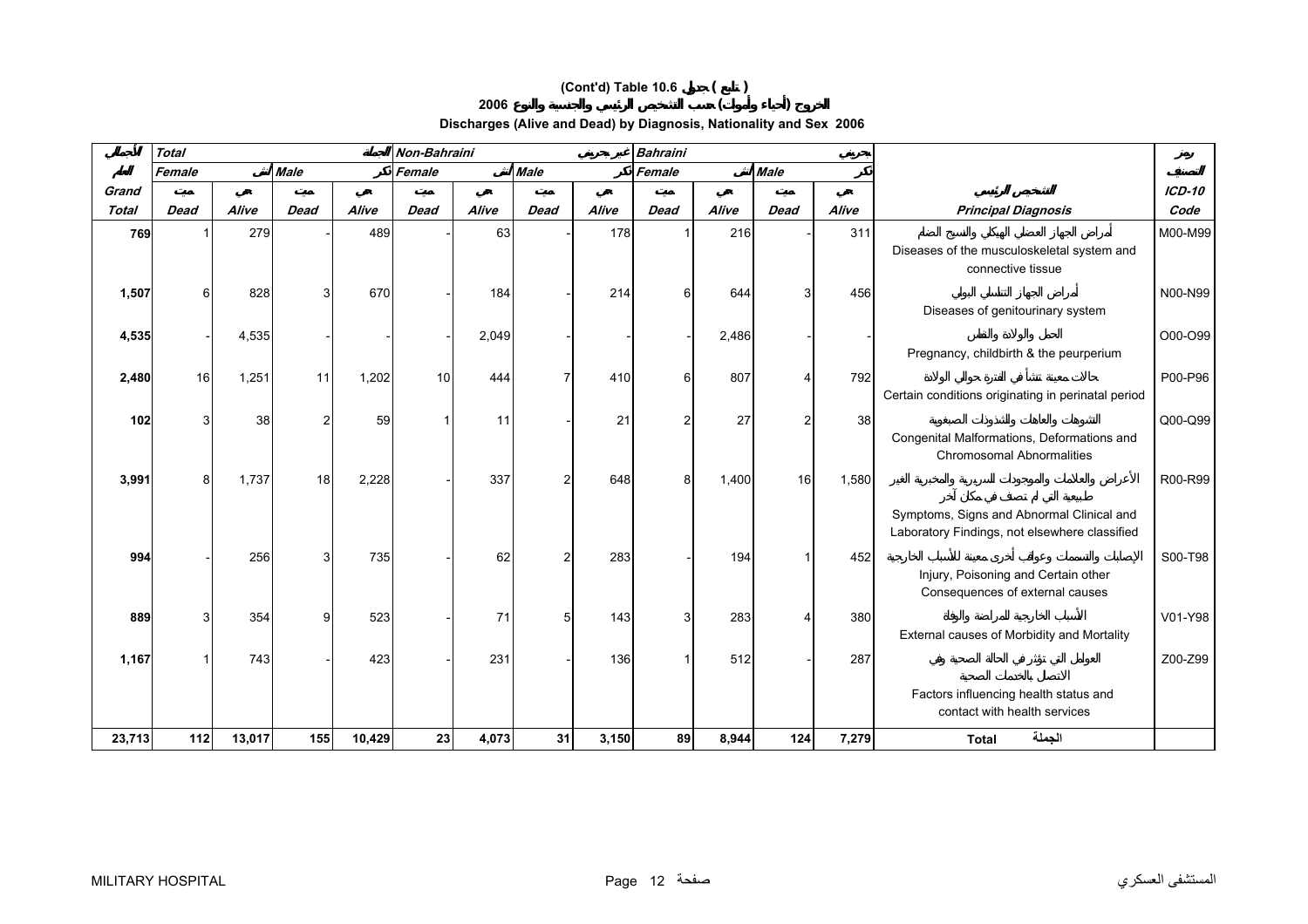

### **2006 ( ) Discharges (Alive and Dead) by Age Groups, Nationality and Sex 2006**

<span id="page-11-0"></span>

| <b>Total</b> |                |             | Non-Bahraini            |        |                | <b>Bahraini</b> |        |             |           |                              |
|--------------|----------------|-------------|-------------------------|--------|----------------|-----------------|--------|-------------|-----------|------------------------------|
|              |                |             |                         |        |                |                 |        |             |           | $\left( \right)$<br>$\left($ |
| <b>Total</b> | Female         | <b>Male</b> | <b>Total</b>            | Female | <b>Male</b>    | <b>Total</b>    | Female | <b>Male</b> |           | Age Group (Years)            |
| 2,818        | 1,372          | 1,446       | 1,029                   | 473    | 556            | 1,789           | 899    |             | 890 Alive |                              |
| 38           | 24             | 14          | 19                      | 12     | 7              | 19              | 12     |             | 7 Dead    | <1 year                      |
| 2,856        | 1,396          | 1,460       | 1,048                   | 485    | 563            | 1,808           | 911    |             | 897 Total |                              |
| 2,814        | 1,182          | 1,632       | 800                     | 387    | 413            | 2,014           | 795    | 1,219 Alive |           |                              |
| 14           | 8              | 6           | 8                       | 5      | 3              | 6               | 3      |             | 3 Dead    | $1 - 9$                      |
| 2,828        | 1,190          | 1,638       | 808                     | 392    | 416            | 2,020           | 798    | 1,222 Total |           |                              |
| 1,181        | 571            | 610         | 262                     | 141    | 121            | 919             | 430    |             | 489 Alive |                              |
| 6            | 1              | 5           |                         |        |                | 6               |        |             | 5 Dead    | $10 - 19$                    |
| 1,187        | 572            | 615         | 262                     | 141    | 121            | 925             | 431    |             | 494 Total |                              |
| 4,095        | 3,137          | 958         | 1,635                   | 1,313  | 322            | 2,460           | 1,824  |             | 636 Alive |                              |
| 12           | $\overline{c}$ | 10          | 5                       |        | 5              | 7               | 2      |             | 5 Dead    | $20 - 29$                    |
| 4,107        | 3,139          | 968         | 1,640                   | 1,313  | 327            | 2,467           | 1,826  |             | 641 Total |                              |
| 3,720        | 2,658          | 1,062       | 1,518                   | 1,067  | 451            | 2,202           | 1,591  |             | 611 Alive |                              |
| 5            |                | 4           | 1                       |        | $\mathbf{1}$   | 4               |        |             | 3 Dead    | $30 - 39$                    |
| 3,725        | 2,659          | 1,066       | 1,519                   | 1,067  | 452            | 2,206           | 1,592  |             | 614 Total |                              |
| 2,922        | 1,465          | 1,457       | 962                     | 385    | 577            | 1,960           | 1,080  |             | 880 Alive |                              |
| 9            | 2              | 7           | 4                       | 1      | 3              | 5               |        |             | 4 Dead    | $40 - 49$                    |
| 2,931        | 1,467          | 1,464       | 966                     | 386    | 580            | 1,965           | 1,081  |             | 884 Total |                              |
| 2,410        | 1,036          | 1,374       | 624                     | 151    | 473            | 1,786           | 885    |             | 901 Alive |                              |
| 34           | 12             | 22          | 8                       | 1      | $\overline{7}$ | 26              | 11     |             | 15 Dead   | $50 - 59$                    |
| 2,444        | 1,048          | 1,396       | 632                     | 152    | 480            | 1,812           | 896    |             | 916 Total |                              |
| 1,758        | 848            | 910         | 217                     | 83     | 134            | 1,541           | 765    |             | 776 Alive |                              |
| 37           | 16             | 21          | 2                       | 1      | 1              | 35              | 15     |             | 20 Dead   | $60 - 69$                    |
| 1,795        | 864            | 931         | 219                     | 84     | 135            | 1,576           | 780    |             | 796 Total |                              |
| 1,728        | 748            | 980         | 176                     | 73     | 103            | 1,552           | 675    |             | 877 Alive |                              |
| 112          | 46             | 66          | $\overline{\mathbf{r}}$ | 3      | 4              | 105             | 43     |             | 62 Dead   | $70 +$                       |
| 1,840        | 794            | 1,046       | 183                     | 76     | 107            | 1,657           | 718    |             | 939 Total |                              |
| 23,446       | 13,017         | 10,429      | 7,223                   | 4,073  | 3,150          | 16,223          | 8,944  | 7,279 Alive |           |                              |
| 267          | 112            | 155         | 54                      | 23     | 31             | 213             | 89     |             | 124 Dead  | <b>Total</b>                 |
| 23,713       | 13,129         | 10,584      | 7,277                   | 4,096  | 3,181          | 16,436          | 9,033  | 7,403 Total |           |                              |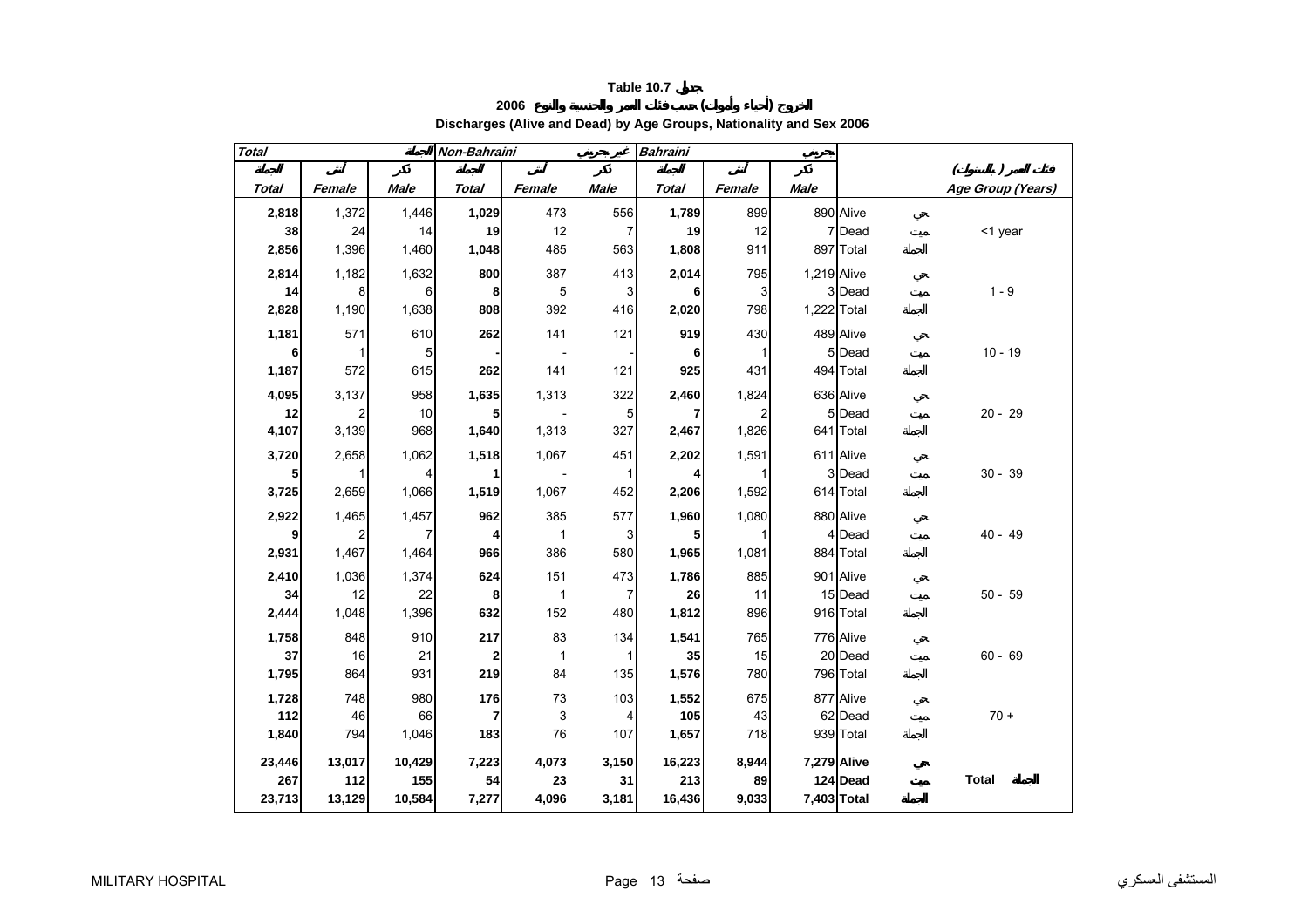# **2006**

| Discharges by Discharged Status, Nationality and Department 2006 |  |  |
|------------------------------------------------------------------|--|--|
|------------------------------------------------------------------|--|--|

<span id="page-12-0"></span>

|                           |                  |                   |                     | $\star$                 |                         |                     |                           |                       |                       |                                   |                          |                                            |                                                          |
|---------------------------|------------------|-------------------|---------------------|-------------------------|-------------------------|---------------------|---------------------------|-----------------------|-----------------------|-----------------------------------|--------------------------|--------------------------------------------|----------------------------------------------------------|
| <b>Total</b>              | <b>Dental</b>    | Opthal-<br>mology | E.N.T.              | Paed-<br>iatrics        | Obs. &<br>Gyne.         | Ortho<br>pedic      | Cardiac<br><b>Surgery</b> | Urology               | <b>Surgery</b>        | General Cardiac<br><b>Medical</b> | <b>Medical</b>           | <b>Nationality</b>                         | <b>Discharge Status</b>                                  |
| 62<br>17<br>79            |                  |                   |                     | 29<br>9<br>38           | 6<br>9                  |                     |                           | 2                     |                       | 3<br>6                            |                          | 13 <sup>Bah</sup><br>1 Non-Bah<br>14 Total | Left against medical advice                              |
| 16,125<br>7,191<br>23,316 | 103<br>52<br>155 | 185<br>47<br>232  | 885<br>318<br>1,203 | 3,288<br>1,604<br>4,892 | 3,457<br>2,403<br>5,860 | 915<br>501<br>1,416 | 167<br>90<br>257          | 1,005<br>439<br>1,444 | 1,418<br>614<br>2,032 | 3,162<br>847<br>4,009             | 1,540 Bah<br>1,816 Total | 276 Non-Bah                                | Discharged home                                          |
| 26<br>9<br>35             |                  |                   |                     | 6<br>10                 |                         |                     |                           |                       |                       | 14<br>3<br>17                     |                          | $2$ Bah<br>- Non-Bah<br>2 Total            | Transferred to local hospitals                           |
| 4<br>2<br>6               |                  |                   |                     |                         |                         |                     |                           |                       |                       | 2<br>3                            |                          | $2$ $Bah$<br>- Non-Bah<br>2 Total          | Discharged to other medical<br>services for consultation |
| 6<br>4<br>10              |                  |                   |                     | 2                       |                         |                     | 2<br>$\overline{2}$       |                       |                       | 2<br>$\overline{2}$               |                          | $2$ Bah<br>1 Non-Bah<br>3 Total            | Discharged to overseas<br>hospitals                      |
| 213<br>54<br>267          |                  |                   | 2<br>$\overline{c}$ | 18<br>9<br>27           | 9<br>14<br>23           |                     | 28<br>5<br>33             | 5                     | 22<br>27              | 13<br>$\overline{2}$<br>15        |                          | 116 Bah<br>18 Non-Bah<br>134 Total         | Death                                                    |
| 16,436<br>7,277<br>23,713 | 104<br>52<br>156 | 186<br>48<br>234  | 887<br>318<br>1,205 | 3,342<br>1,627<br>4,969 | 3,473<br>2,420<br>5,893 | 916<br>502<br>1,418 | 195<br>98<br>293          | 1,012<br>440<br>1,452 | 1,450<br>620<br>2,070 | 3,196<br>856<br>4,052             | 1,675 Bah<br>1,971 Total | 296 Non-Bah                                | <b>Total</b>                                             |

*\* Paediatrics including Special Care Baby Unit .* . *\**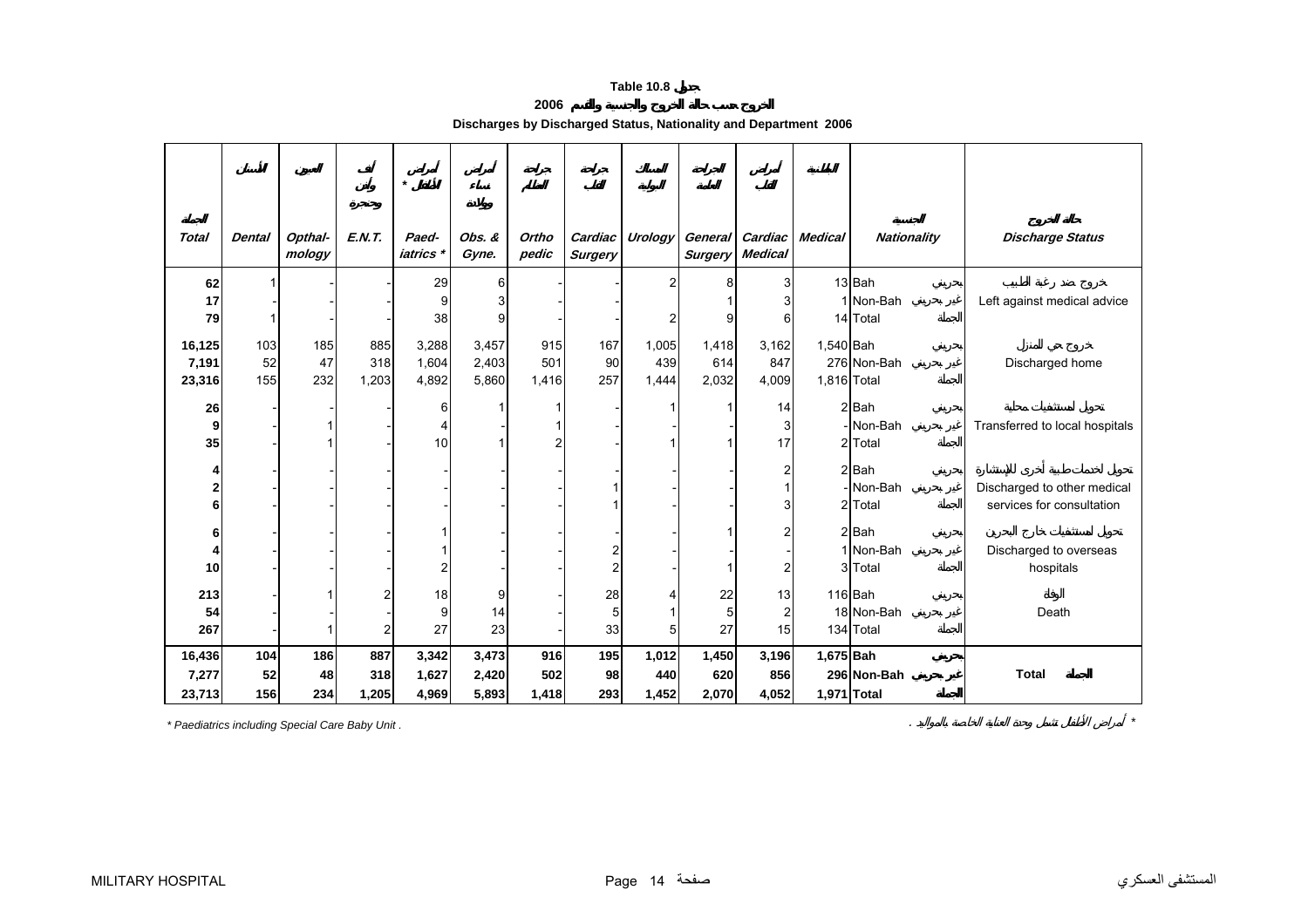**2006**

**Discharges, DOC, ALS by Principal Diagnosis, Sex and Age Groups 2006**

<span id="page-13-0"></span>

| <b>Male</b>         |                   |                            |                   |                             |                 | Female              |                             |                   |                   |                   |                             |                     |                                          |                                                                                         |                           |
|---------------------|-------------------|----------------------------|-------------------|-----------------------------|-----------------|---------------------|-----------------------------|-------------------|-------------------|-------------------|-----------------------------|---------------------|------------------------------------------|-----------------------------------------------------------------------------------------|---------------------------|
| <b>Age Groups</b>   |                   |                            |                   |                             |                 | <b>Age Groups</b>   |                             |                   |                   |                   |                             |                     |                                          |                                                                                         |                           |
| Total               | 60+               | 40-59                      | 20-39             | $1 - 19$                    | 12              | <b>Total</b>        | 60+                         | 40-59             | 20-39             | $1 - 19$          | $1\geq$                     | Grand<br>Total      | <b>DISCH</b><br><b>DOC</b><br><b>ALS</b> | <b>Principal Diagnosis</b>                                                              | ICD <sub>10</sub><br>Code |
| 299<br>1,632<br>5.5 | 79<br>639<br>8.1  | 35<br>314<br>9.0           | 26<br>102<br>3.9  | 149<br>537<br>3.6           | 10<br>40<br>4.0 | 273<br>1,325<br>4.9 | 71<br>566<br>8.0            | 48<br>247<br>5.1  | 25<br>74<br>3.0   | 119<br>411<br>3.5 | 10<br>27<br>2.7             | 572<br>2,957<br>5.2 | <b>DISCH</b><br><b>DOC</b><br><b>ALS</b> | Infectious & parasitic diseases                                                         | A00-B99                   |
| 559<br>2,480<br>4.4 | 142<br>881<br>6.2 | 172<br>920<br>5.3          | 153<br>462<br>3.0 | 80<br>178<br>2.2            | 12<br>39<br>3.3 | 346<br>1,454<br>4.2 | 66<br>505<br>7.7            | 128<br>518<br>4.0 | 104<br>301<br>2.9 | 44<br>116<br>2.6  | 4<br>14<br>3.5              | 905<br>3.934<br>4.3 | <b>DISCH</b><br><b>DOC</b><br><b>ALS</b> | Neoplasms                                                                               | C00-D49                   |
| 185<br>450<br>2.4   | 12<br>77<br>6.4   | 12<br>63<br>5.3            | 30<br>172<br>5.7  | 125<br>117<br>0.9           | 6<br>21<br>3.5  | 188<br>410<br>2.2   | 15<br>79<br>5.3             | 21<br>86<br>4.1   | 30<br>131<br>4.4  | 113<br>108<br>1.0 | 9<br>6<br>0.7               | 373<br>860<br>2.3   | <b>DISCH</b><br><b>DOC</b><br><b>ALS</b> | Diseases of the blood & blood-forming organs<br>and disorder involving immune mechanism | D50-D89                   |
| 145<br>958<br>6.6   | 44<br>348<br>7.9  | 47<br>410<br>8.7           | 24<br>78<br>3.3   | 24<br>84<br>3.5             | 6<br>38<br>6.3  | 189<br>1.051<br>5.6 | 68<br>559<br>8.2            | 46<br>219<br>4.8  | 51<br>166<br>3.3  | 23<br>103<br>4.5  | 4<br>4.0                    | 334<br>2.009<br>6.0 | <b>DISCH</b><br><b>DOC</b><br><b>ALS</b> | Endocrine, Nutritional & Metabolic Diseases                                             | E00-E90                   |
| 12<br>44<br>3.7     | 3<br>19<br>6.3    | $\overline{2}$<br>6<br>3.0 | 5<br>1.6          | $\overline{c}$<br>11<br>5.5 |                 | 19<br>48<br>2.5     | $\overline{2}$<br>10<br>5.0 |                   | 1.1               | 5<br>17<br>3.4    | 12<br>3.0                   | 31<br>92<br>3.0     | <b>DISCH</b><br><b>DOC</b><br><b>ALS</b> | Mental & behavioural disorder                                                           | F00-F99                   |
| 165<br>717<br>4.3   | 38<br>187<br>4.9  | 35<br>188<br>5.4           | 26<br>83<br>3.2   | 60<br>238<br>4.0            | 6<br>21<br>3.5  | 130<br>690<br>5.3   | 41<br>218<br>5.3            | 34<br>119<br>3.5  | 13<br>241<br>18.5 | 38<br>91<br>2.4   | $\overline{4}$<br>21<br>5.3 | 295<br>1,407<br>4.8 | <b>DISCH</b><br><b>DOC</b><br><b>ALS</b> | Diseases of the nervous system                                                          | G00-G99                   |
| 104<br>212<br>2.0   | 40<br>83<br>2.1   | 39<br>95<br>2.4            | 12<br>1.7         | 17<br>21<br>1.2             | 1.0             | 74<br>199<br>2.7    | 43<br>103<br>2.4            | 20<br>58<br>2.9   | 17<br>4.3         | 7<br>21<br>3.0    |                             | 178<br>411<br>2.3   | <b>DISCH</b><br><b>DOC</b><br><b>ALS</b> | Diseases of the Eye and Adnexa                                                          | H00-H59                   |

*DISCH : Discharges* :

*DOC : Days of Care (by number of discharges)* :

*ALS : Average Length of Stay* :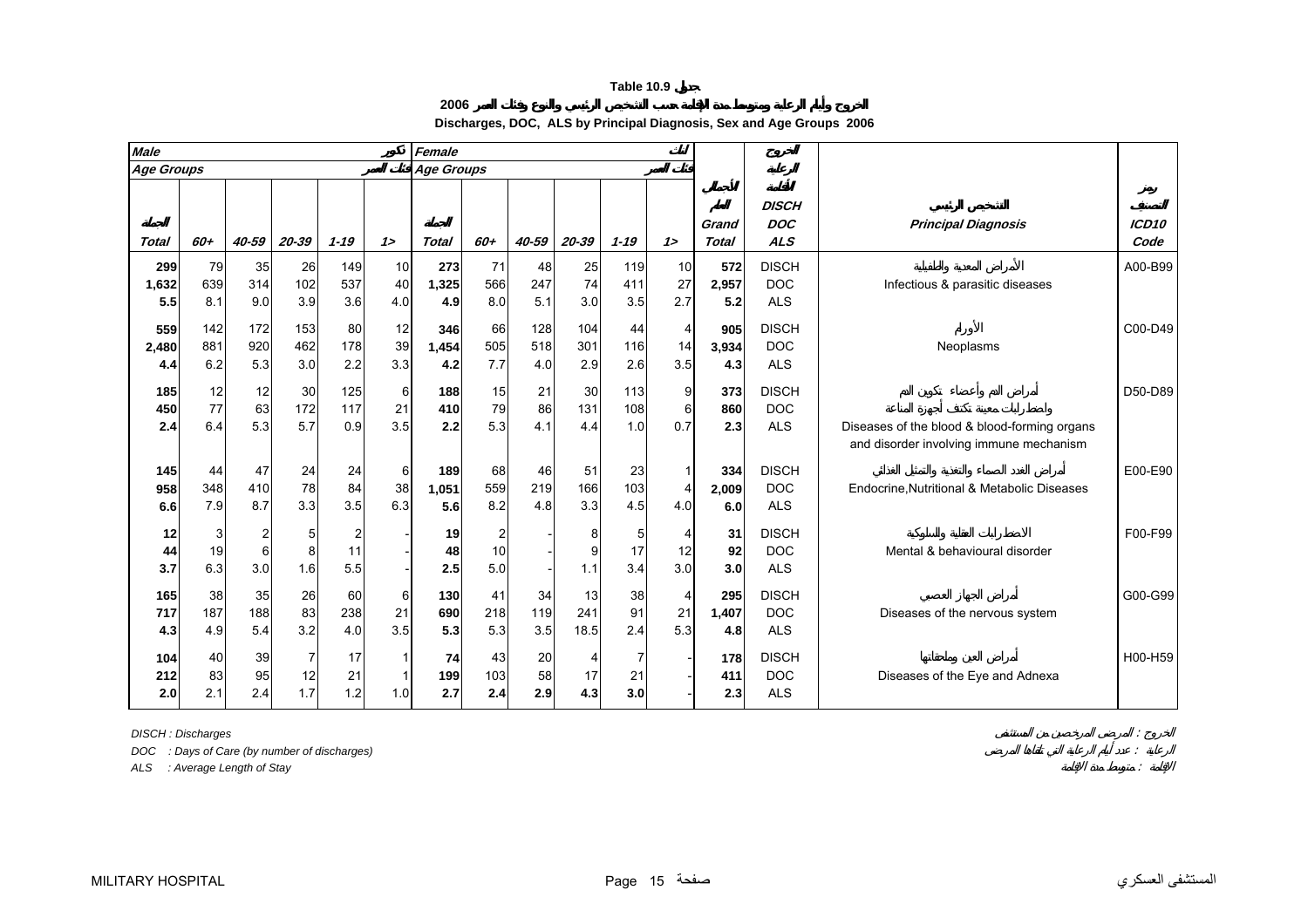# **(Cont'd) Table 10.9 ( )**

**Discharges, DOC, ALS by Principal Diagnosis, Sex and Age Groups 2006**

| <b>Male</b>                         |                                     |                                     |                                     |                                     |                                     | Female                 |                             |                     |                        |                     |                                     |                        |                                          |                                                                 |                           |
|-------------------------------------|-------------------------------------|-------------------------------------|-------------------------------------|-------------------------------------|-------------------------------------|------------------------|-----------------------------|---------------------|------------------------|---------------------|-------------------------------------|------------------------|------------------------------------------|-----------------------------------------------------------------|---------------------------|
| Age Groups                          |                                     |                                     |                                     |                                     |                                     | <b>Age Groups</b>      |                             |                     |                        |                     |                                     |                        |                                          |                                                                 |                           |
| <b>Total</b>                        | 60+                                 | $40 - 59$                           | 20-39                               | $1 - 19$                            | 12                                  | Total                  | 60+                         | 40-59               | 20-39                  | $1 - 19$            | 12                                  | Grand<br><b>Total</b>  | <b>DISCH</b><br><b>DOC</b><br><b>ALS</b> | <b>Principal Diagnosis</b>                                      | ICD <sub>10</sub><br>Code |
| 103<br>162<br>1.6                   | 5<br>41<br>8.2                      | 26<br>45<br>1.7                     | 16<br>20<br>1.3                     | 56<br>56<br>1.0                     |                                     | 67<br>107<br>1.6       | $\overline{4}$<br>13<br>3.3 | 15<br>30<br>2.0     | 14<br>23<br>1.6        | 34<br>41<br>1.2     |                                     | 170<br>269<br>1.6      | <b>DISCH</b><br><b>DOC</b><br><b>ALS</b> | Diseases of the Ear and Mustoid process                         | H60-H95                   |
| 1,013<br>4,529<br>4.5               | 374<br>1,954<br>5.2                 | 468<br>2,018<br>4.3                 | 158<br>499<br>3.2                   | 9<br>21<br>2.3                      | 4<br>37<br>9.3                      | 585<br>2,540<br>4.3    | 320<br>,587<br>5.0          | 212<br>692<br>3.3   | 44<br>115<br>2.6       | 9<br>146<br>16.2    |                                     | 1,598<br>7,069<br>4.4  | <b>DISCH</b><br><b>DOC</b><br><b>ALS</b> | Diseases of the circulatory system                              | $100 - 199$               |
| 1,016<br>3,407<br>3.4               | 58<br>524<br>9.0                    | 106<br>345<br>3.3                   | 179<br>420<br>2.3                   | 607<br>1,772<br>2.9                 | 66<br>346<br>5.2                    | 726<br>2,730<br>3.8    | 92<br>869<br>9.4            | 61<br>378<br>6.2    | 132<br>298<br>2.3      | 405<br>1,049<br>2.6 | 36<br>136<br>3.8                    | 1,742<br>6,137<br>3.5  | <b>DISCH</b><br><b>DOC</b><br><b>ALS</b> | Diseases of the respiratory system                              | $J00 - J99$               |
| 512<br>1,576<br>3.1                 | 64<br>338<br>5.3                    | 173<br>514<br>3.0                   | 174<br>472<br>2.7                   | 97<br>240<br>2.5                    | 4<br>12<br>3.0                      | 411<br>1,354<br>3.3    | 52<br>298<br>5.7            | 123<br>403<br>3.3   | 167<br>471<br>2.8      | 64<br>161<br>2.5    | 5<br>21<br>4.2                      | 923<br>2,930<br>3.2    | <b>DISCH</b><br><b>DOC</b><br><b>ALS</b> | Diseases of the digestive system                                | K00-K93                   |
| 96<br>488<br>5.1                    | 9<br>76<br>8.4                      | 27<br>220<br>8.1                    | 41<br>132<br>3.2                    | 19<br>60<br>3.2                     |                                     | 62<br>327<br>5.3       | 13<br>92<br>7.1             | 15<br>136<br>9.1    | 19<br>53<br>2.8        | 15<br>46<br>3.1     |                                     | 158<br>815<br>5.2      | <b>DISCH</b><br><b>DOC</b><br><b>ALS</b> | Diseases of the skin & subcutaneous tissue                      | L00-L99                   |
| 489<br>1,279<br>2.6                 | 46<br>234<br>5.1                    | 156<br>462<br>3.0                   | 213<br>414<br>1.9                   | 73<br>155<br>2.1                    | 14<br>14.0                          | 280<br>967<br>3.5      | 52<br>295<br>5.7            | 111<br>320<br>2.9   | 62<br>191<br>3.1       | 55<br>161<br>2.9    |                                     | 769<br>2,246<br>2.9    | <b>DISCH</b><br><b>DOC</b><br><b>ALS</b> | Diseases of the musculoskeletal system and<br>connective tissue | M00-M99                   |
| 673<br>2,339<br>3.5                 | 207<br>1,163<br>5.6                 | 210<br>561<br>2.7                   | 195<br>416<br>2.1                   | 53<br>150<br>2.8                    | 8<br>49<br>6.1                      | 834<br>2,842<br>3.4    | 129<br>670<br>5.2           | 344<br>1,257<br>3.7 | 303<br>711<br>2.3      | 56<br>195<br>3.5    | 2<br>9<br>4.5                       | 1,507<br>5,181<br>3.4  | <b>DISCH</b><br><b>DOC</b><br><b>ALS</b> | Diseases of genitourinary system                                | N00-N99                   |
| <b>NA</b><br><b>NA</b><br><b>NA</b> | <b>NA</b><br><b>NA</b><br><b>NA</b> | <b>NA</b><br><b>NA</b><br><b>NA</b> | <b>NA</b><br><b>NA</b><br><b>NA</b> | <b>NA</b><br><b>NA</b><br><b>NA</b> | <b>NA</b><br><b>NA</b><br><b>NA</b> | 4,535<br>12,754<br>2.8 | 8<br>71<br>8.9              | 426<br>.268<br>3.0  | 3.978<br>11,139<br>2.8 | 123<br>276<br>2.2   | <b>NA</b><br><b>NA</b><br><b>NA</b> | 4,535<br>12,754<br>2.8 | <b>DISCH</b><br><b>DOC</b><br><b>ALS</b> | Pregnancy, childbirth & the peurperium                          | O00-O99                   |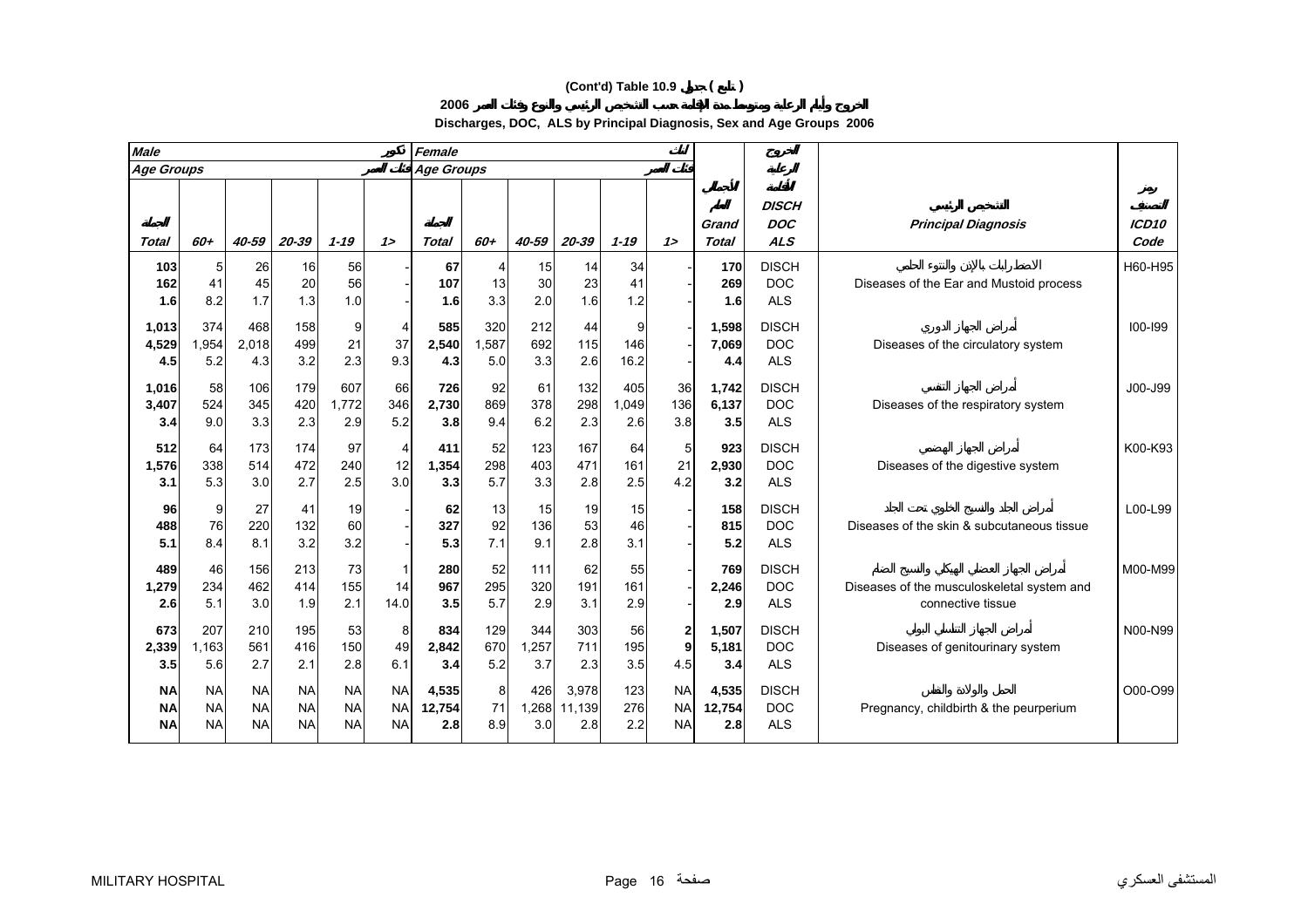## **(Cont'd) Table 10.9 ( )**

**Discharges, DOC, ALS by Principal Diagnosis, Sex and Age Groups 2006**

| <b>Male</b>             |                                     |                                     |                                     |                       |                       | Female                  |                                     |                                     |                                     |                       |                       |                         |                                          |                                                                                            |                           |
|-------------------------|-------------------------------------|-------------------------------------|-------------------------------------|-----------------------|-----------------------|-------------------------|-------------------------------------|-------------------------------------|-------------------------------------|-----------------------|-----------------------|-------------------------|------------------------------------------|--------------------------------------------------------------------------------------------|---------------------------|
| <b>Age Groups</b>       |                                     |                                     |                                     |                       |                       | <b>Age Groups</b>       |                                     |                                     |                                     |                       |                       |                         |                                          |                                                                                            |                           |
| Total                   | 60+                                 | 40-59                               | 20-39                               | $1 - 19$              | $1\geq$               | <b>Total</b>            | 60+                                 | 40-59                               | 20-39                               | $1 - 19$              | 12                    | Grand<br><b>Total</b>   | <b>DISCH</b><br><b>DOC</b><br><b>ALS</b> | <b>Principal Diagnosis</b>                                                                 | ICD <sub>10</sub><br>Code |
| 1,213<br>3,904<br>3.2   | <b>NA</b><br><b>NA</b><br><b>NA</b> | <b>NA</b><br><b>NA</b><br><b>NA</b> | <b>NA</b><br><b>NA</b><br><b>NA</b> | 123<br>442<br>3.6     | 1,090<br>3,462<br>3.2 | 1,267<br>3,745<br>3.0   | <b>NA</b><br><b>NA</b><br><b>NA</b> | <b>NA</b><br><b>NA</b><br><b>NA</b> | <b>NA</b><br><b>NA</b><br><b>NA</b> | 193<br>543<br>2.8     | 1,074<br>3,202<br>3.0 | 2,480<br>7,649<br>3.1   | <b>DISCH</b><br><b>DOC</b><br><b>ALS</b> | Certain conditions originating in perinatal period                                         | P00-P96                   |
| 61<br>431<br>7.1        | 2<br>12<br>6.0                      | 9<br>93<br>10.3                     | $\overline{7}$<br>39<br>5.6         | 29<br>167<br>5.8      | 14<br>120<br>8.6      | 41<br>248<br>6.0        | 3<br>11<br>3.7                      | 9<br>73<br>8.1                      | 8<br>60<br>7.5                      | 17<br>68<br>4.0       | 4<br>36<br>9.0        | 102<br>679<br>6.7       | <b>DISCH</b><br><b>DOC</b><br><b>ALS</b> | Congenital Malformations, Deformations and<br><b>Chromosomal Abnormalities</b>             | Q00-Q99                   |
| 2,246<br>5,945<br>2.6   | 627<br>2,572<br>4.1                 | 923<br>.950<br>2.1                  | 392<br>715<br>1.8                   | 274<br>620<br>2.3     | 30<br>88<br>2.9       | 1,745<br>4,385<br>2.5   | 510<br>1.740<br>3.4                 | 651<br>1.385<br>2.1                 | 361<br>737<br>2.0                   | 193<br>437<br>2.3     | 30<br>86<br>2.9       | 3,991<br>10,330<br>2.6  | <b>DISCH</b><br><b>DOC</b><br><b>ALS</b> | Symptoms, Signs and Abnormal Clinical and<br>Laboratory Findings, not elsewhere classified | R00-R99                   |
| 738<br>2,494<br>3.4     | 39<br>371<br>9.5                    | 134<br>604<br>4.5                   | 318<br>922<br>2.9                   | 242<br>588<br>2.4     | 5<br>9<br>1.8         | 256<br>887<br>3.5       | 38<br>242<br>6.4                    | 53<br>227<br>4.3                    | 75<br>239<br>3.2                    | 87<br>166<br>1.9      | 3<br>13<br>4.3        | 994<br>3,381<br>3.4     | <b>DISCH</b><br><b>DOC</b><br><b>ALS</b> | Injury, Poisoning and Certain other<br>Consequences of external causes                     | S00-T98                   |
| 532<br>1,572<br>3.0     | 129<br>503<br>3.9                   | 207<br>578<br>2.8                   | 35<br>87<br>2.5                     | 160<br>398<br>2.5     | 6.0                   | 357<br>921<br>2.6       | 86<br>340<br>4.0                    | 109<br>228<br>2.1                   | 56<br>116<br>2.1                    | 103<br>232<br>2.3     | 3<br>5<br>1.7         | 889<br>2,493<br>2.8     | <b>DISCH</b><br><b>DOC</b><br><b>ALS</b> | External causes of Morbidity and Mortality                                                 | V00-Y98                   |
| 423<br>1,193<br>2.8     | 59<br>364<br>6.2                    | 79<br>212<br>2.7                    | 35<br>76<br>2.2                     | 54<br>72<br>1.3       | 196<br>469<br>2.4     | 744<br>1,736<br>2.3     | 45<br>246<br>5.5                    | 89<br>183<br>2.1                    | 344<br>747<br>2.2                   | 59<br>93<br>1.6       | 207<br>467<br>2.3     | 1,167<br>2,929<br>2.5   | <b>DISCH</b><br><b>DOC</b><br><b>ALS</b> | Factors influencing health status and<br>contact with health services                      | Z00-Z99                   |
| 10,584<br>35,812<br>3.4 | 1,977<br>10,386<br>5.3              | 2,860<br>9,598<br>3.4               | 2,034<br>5,129<br>2.5               | 2,253<br>5,927<br>2.6 | 1,460<br>4.772<br>3.3 | 13,129<br>40,720<br>3.1 | 1,658<br>8,514<br>5.1               | 2,515<br>7,827<br>3.1               | 5,798<br>15,839<br>2.7              | 1,762<br>4,481<br>2.5 | 1,396<br>4,059<br>2.9 | 23,713<br>76,532<br>3.2 | <b>DISCH</b><br><b>DOC</b><br><b>ALS</b> | <b>Total</b>                                                                               |                           |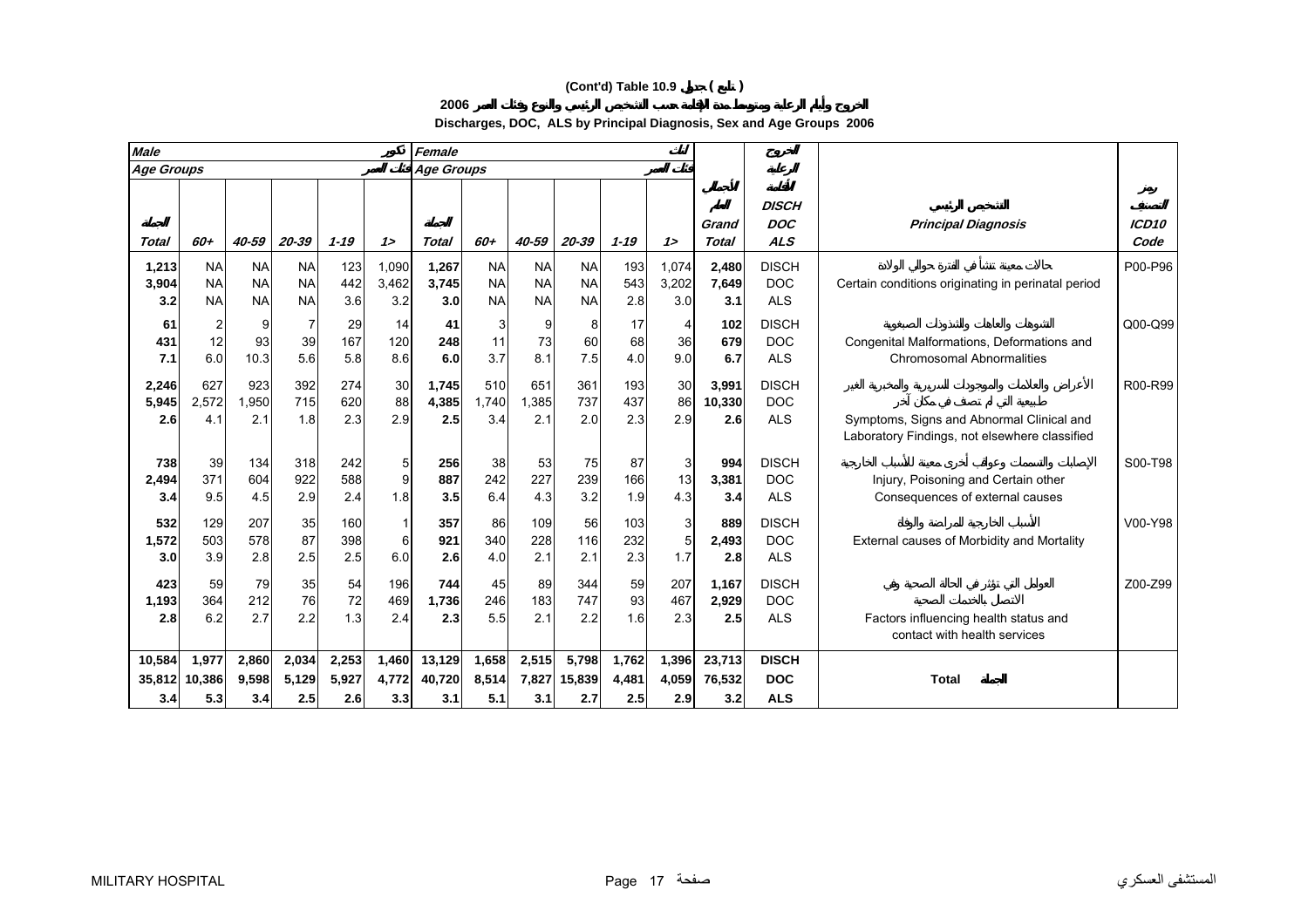**Deaths by Cause of Death, Length of Stay, Nationality and Sex 2006** 

<span id="page-16-0"></span>

|              |              |                     |              |               | 48                      |                                           | 48               |            |                    |                                                  |             |
|--------------|--------------|---------------------|--------------|---------------|-------------------------|-------------------------------------------|------------------|------------|--------------------|--------------------------------------------------|-------------|
|              | <b>Total</b> |                     |              | 48 hrs & over |                         |                                           | Less than 48 hrs |            |                    |                                                  |             |
|              |              |                     |              |               |                         |                                           |                  |            |                    |                                                  | ICD10-      |
| <b>Total</b> | Non-Bah      | <b>Bah</b>          | <b>Total</b> | Non-Bah       | <b>Bah</b>              | <b>Total</b>                              | <b>Non-Bah</b>   | <b>Bah</b> | <b>Sex</b>         | <b>Cause of Death</b>                            | Code        |
| 12           |              | 12                  |              |               |                         | 12                                        |                  |            | 12 Male            |                                                  | A00-B99     |
| 11           |              | 11                  | 2            |               | 2                       | 9                                         |                  |            | 9 Female           | Infectious & parasitic diseases                  |             |
| 23           |              | 23                  |              |               | $\overline{2}$          | 21                                        |                  |            | 21 Total           |                                                  |             |
| 6            |              | 6                   |              |               |                         | 6                                         |                  |            | 6 Male             |                                                  | C00-D49     |
|              |              | 3                   |              |               |                         | 3                                         |                  |            | 3 Female           | Neoplasms                                        |             |
|              |              | 9                   |              |               |                         | 9                                         |                  |            | 9 Total            |                                                  |             |
|              |              |                     |              |               |                         |                                           |                  |            |                    |                                                  |             |
|              |              |                     |              |               |                         |                                           |                  |            | 1 Male             |                                                  | D50-D89     |
|              |              |                     |              |               |                         |                                           |                  |            | - Female           | Diseases of the blood & blood-forming organs and |             |
|              |              |                     |              |               |                         |                                           |                  | 1          | Total              | disorder involving immune mechanism              |             |
|              |              | 4                   |              |               | 3                       |                                           |                  |            | 1 Male             |                                                  | E00-E90     |
|              |              | 4                   |              |               |                         | 3                                         |                  |            | 3 Female           | Endocrine, Nutritional & Metabolic Diseases      |             |
|              |              | 8                   |              |               |                         |                                           |                  | 4          | Total              |                                                  |             |
|              |              |                     |              |               |                         |                                           |                  |            | - Male             |                                                  | F00-F99     |
|              |              |                     |              |               |                         |                                           |                  |            | 1 Female           | Mental & behavioural disorder                    |             |
|              |              | $\overline{2}$      |              |               |                         |                                           |                  |            | Total              |                                                  |             |
|              |              |                     |              |               |                         |                                           |                  |            |                    |                                                  |             |
|              | 3            | 2                   |              |               |                         | 5                                         | $\overline{3}$   |            | 2 Male<br>2 Female |                                                  | G00-G99     |
|              | 4            | 2<br>$\overline{4}$ |              |               |                         | $\overline{\mathbf{c}}$<br>$\overline{7}$ | 3                |            | 4 Total            | Diseases of the nervous system                   |             |
|              |              |                     |              |               |                         |                                           |                  |            |                    |                                                  |             |
| 69           | 11           | 58                  | 5            |               | 5                       | 64                                        | 11               |            | 53 Male            |                                                  | $100 - 199$ |
| 39           | 6            | 33                  | $\mathbf{2}$ |               | $\overline{\mathbf{c}}$ | 37                                        | 6                |            | 31 Female          | Diseases of the circulatory system               |             |
| 108          | 17           | 91                  |              |               | $\overline{7}$          | 101                                       | 17               |            | 84 Total           |                                                  |             |
| 10           | 1            | 9                   |              |               |                         | 10                                        | $\mathbf{1}$     |            | 9 Male             |                                                  | J00-J99     |
| 10           | 5            | 5                   |              |               |                         | 10                                        | 5                |            | 5 Female           | Diseases of the respiratory system               |             |
| 20           | 6            | 14                  |              |               |                         | 20                                        | 6                |            | 14 Total           |                                                  |             |
|              |              |                     |              |               |                         | 1                                         |                  |            | 1 Male             |                                                  | K00-K93     |
|              |              | 3                   |              |               |                         | $\mathbf{2}$                              |                  |            | 2 Female           | Diseases of the digestive system                 |             |
|              |              | 4                   |              |               |                         | 3                                         |                  | 3          | Total              |                                                  |             |
|              |              |                     |              |               |                         |                                           |                  |            |                    |                                                  |             |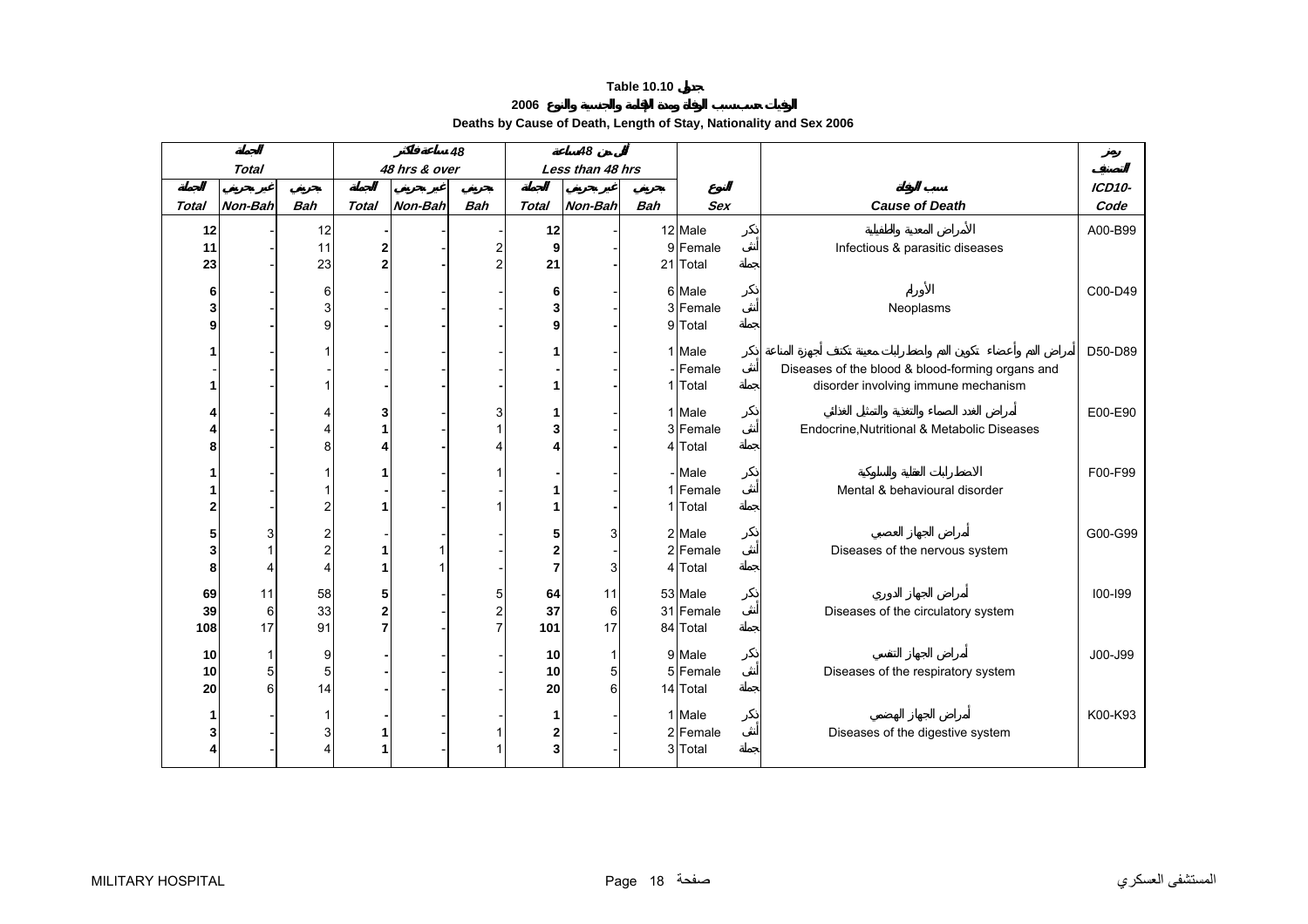# **(Cont'd) Table 10.10 ( )**

**Deaths by Cause of Death, Length of Stay, Nationality and Sex 2006** 

|                |                         |                |              |               | 48         |       | 48               |            |            |                                                    |                |
|----------------|-------------------------|----------------|--------------|---------------|------------|-------|------------------|------------|------------|----------------------------------------------------|----------------|
|                | <b>Total</b>            |                |              | 48 hrs & over |            |       | Less than 48 hrs |            |            |                                                    |                |
| Total          | Non-Bah                 | <b>Bah</b>     | <b>Total</b> | Non-Bah       | <b>Bah</b> | Total | Non-Bah          | <b>Bah</b> | <b>Sex</b> | <b>Cause of Death</b>                              | ICD10-<br>Code |
|                |                         |                |              |               |            |       |                  |            | Male       |                                                    | M00-M99        |
|                |                         |                |              |               |            |       |                  |            | Female     | Diseases of the musculoskeletal system and         |                |
|                |                         |                |              |               |            |       |                  |            | Total      | connective tissue                                  |                |
|                |                         | 3              |              |               |            | 3     |                  |            | 3 Male     |                                                    | N00-N99        |
|                |                         | 6              | 3            |               |            | 3     |                  |            | 3 Female   | Diseases of genitourinary system                   |                |
|                |                         | q              |              |               |            | 6     |                  |            | 6 Total    |                                                    |                |
|                |                         |                |              |               |            |       |                  |            | Male       |                                                    | O00-O99        |
|                |                         |                |              |               |            |       |                  |            | Female     | Pregnancy, childbirth & the peurperium             |                |
|                |                         |                |              |               |            |       |                  |            | Total      |                                                    |                |
| 11             | 7                       |                |              |               |            | 11    | 7                |            | 4 Male     |                                                    | P00-P96        |
| 16             | 10                      | 6              |              |               |            | 16    | 10               |            | 6 Female   | Certain conditions originating in perinatal period |                |
| 27             | 17                      | 10             |              |               |            | 27    | 17               |            | 10 Total   |                                                    |                |
| $\overline{2}$ |                         | 2              |              |               |            | 2     |                  |            | 2 Male     |                                                    | Q00-Q99        |
| 3              | 1                       | 2              |              |               |            | 3     |                  |            | 2 Female   | Congenital Malformations, Deformations             |                |
| 5              | $\mathbf{1}$            | $\overline{4}$ |              |               |            | 5     |                  |            | 4 Total    | and Chromosomal Abnormalities                      |                |
| 18             | $\overline{\mathbf{c}}$ | 16             |              |               |            | 18    | 2                |            | 16 Male    |                                                    | R00-R99        |
| 8              |                         | 8              |              |               |            | 8     |                  |            | 8 Female   |                                                    |                |
| 26             | $\overline{c}$          | 24             |              |               |            | 26    | 2                |            | 24 Total   | Symptoms, Signs and Abnormal Clinical and          |                |
|                |                         |                |              |               |            |       |                  |            |            | Laboratory Findings, not elsewhere classified      |                |
| 3              | $\overline{c}$          |                |              |               |            | 3     | 2                |            | 1 Male     |                                                    | S00-T98        |
|                |                         |                |              |               |            |       |                  |            | Female     | Injury, Poisoning and Certain other                |                |
|                | $\overline{\mathbf{c}}$ |                |              |               |            | 3     | 2                |            | 1 Total    | Consequences of external causes                    |                |
| 9              | 5                       |                |              |               |            | 8     |                  |            | 4 Male     |                                                    | V01-Y98        |
| 3              |                         | 3              |              |               |            | 3     |                  |            | 3 Female   | External causes of Morbidity and Mortality         |                |
| 12             | 5                       |                |              |               |            | 11    |                  |            | 7 Total    |                                                    |                |
|                |                         |                |              |               |            |       |                  |            | Male       |                                                    | V01-Y98        |
|                |                         |                |              |               |            | 1     |                  |            | 1 Female   | Factors influencing health status and              |                |
|                |                         |                |              |               |            | 1     |                  |            | 1 Total    | contact with health services                       |                |
| 155            | 31                      | 124            | 10           |               | 9          | 145   | 30               |            | $115$ Male |                                                    |                |
| 112            | 23                      | 89             | 11           |               | 10         | 101   | 22               |            | 79 Female  | <b>Total</b>                                       |                |
| 267            | 54                      | 213            | 21           | $\mathbf{2}$  | 19         | 246   | 52               |            | 194 Total  |                                                    |                |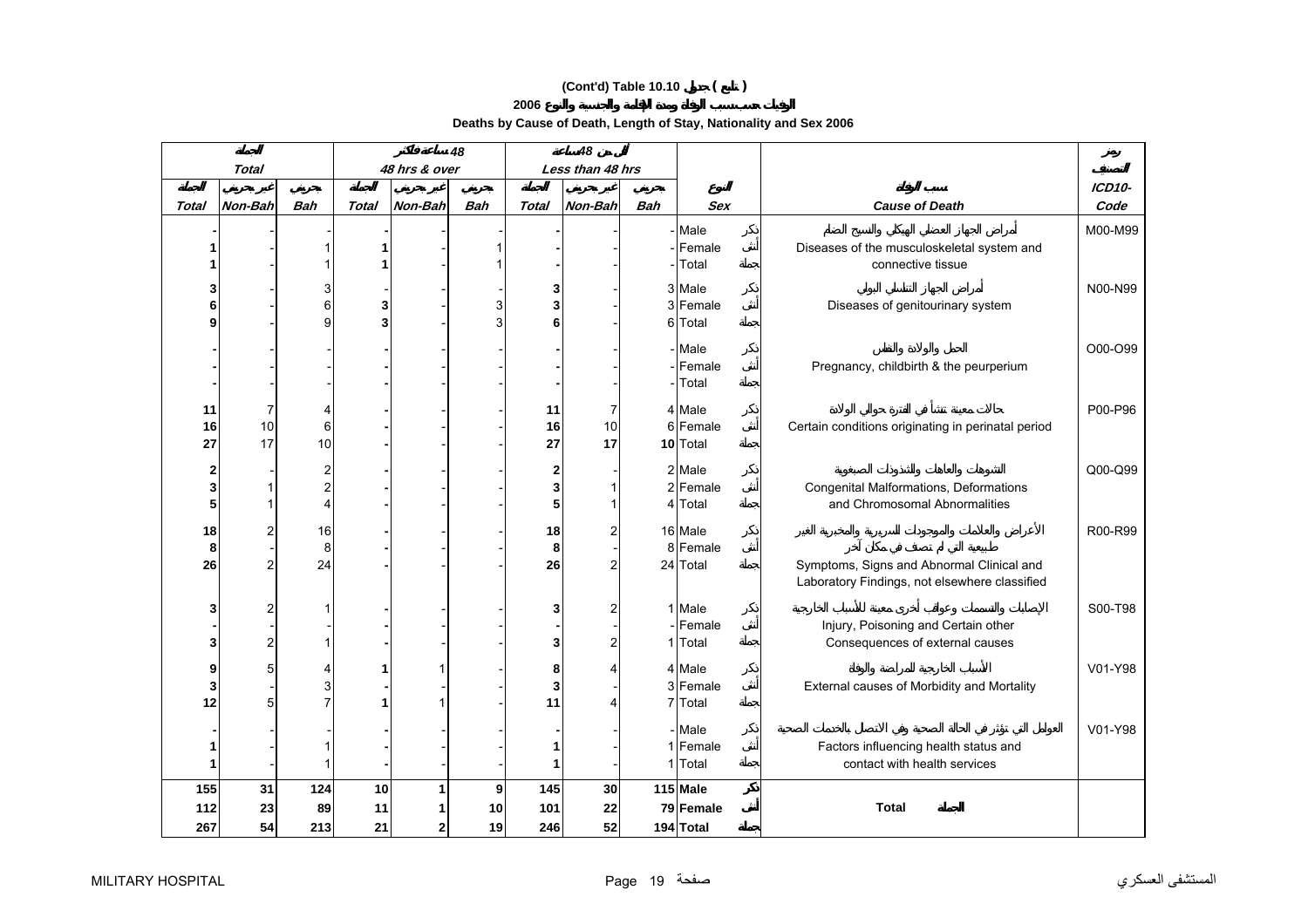**2006 - 2002**

**Out-Patient Visits by Department 2002 - 2006** 

<span id="page-18-0"></span>

| <b>Department / Clinic</b>             | 2006      | 2005      | 2004    | 2003      | 2002      | $\prime$       |
|----------------------------------------|-----------|-----------|---------|-----------|-----------|----------------|
| Accident & Emergency                   | 82,937    | 89,903    | 84,446  | 88,993    | 84,271    |                |
| General practice                       | 166,556   | 166,607   | 151,514 | 143,772   | 139,729   |                |
| Dental clinic                          | 25,651    | 24,554    | 22,195  | 24,827    | 22,821    |                |
| Pre-Employment Examination             | <b>NA</b> | <b>NA</b> | 6,024   | 3,712     | 4,553     |                |
| <b>Consultant clinics:</b>             |           |           |         |           |           | $\ddot{\cdot}$ |
| Medical                                | 15,708    | 20,411    | 17,670  | 12,285    | 13,241    |                |
| Surgery                                | 16,616    | 14,448    | 12,071  | 12,123    | 11,466    |                |
| Orthopedics                            | 10,660    | 18,568    | 16,392  | 15,689    | 10,587    |                |
| Antenatal                              | 29,587    | 30,351    | 29,153  | 29,275    | 22,475    |                |
| Paediatrics                            | 12,862    | 12,043    | 10,595  | 10,167    | 10,771    |                |
| E.N.T.                                 | 15,870    | 14,198    | 13,603  | 13,807    | 13,960    |                |
| Urology                                | 7,550     | 7,526     | 6,781   | 7,399     | 7,319     |                |
| Dermatology                            | 10,961    | 10,172    | 9,223   | 9,629     | 9,638     |                |
| Traumal                                | 9,681     | 9,247     | 8,370   | 7,707     | 8,632     |                |
| Psychiatric                            | <b>NA</b> | 670       | 338     | 402       | 1,010     |                |
| Ophthalmology                          | 13,899    | 12,516    | 12,912  | 14,054    | 8,960     |                |
| <b>IVF</b>                             | 2,750     | 2,481     | 2,465   | 2,682     | 3,106     |                |
| Speech Therapy                         | 27        | 3,255     | 3,420   | 3,681     | 3,002     |                |
| Sub-Total                              | 421,315   | 436,950   | 407,172 | 400,204   | 375,541   |                |
| <b>Cardiac Center</b>                  |           |           |         |           |           |                |
| Cardiac Medical                        | 23,029    | 21,044    | 18,755  | 16,007    | 14,651    |                |
| Chest Pain Clinic                      | 2,416     | 3,103     | 1,181   | <b>NA</b> | <b>NA</b> |                |
| <b>Grand Total</b>                     | 446,760   | 461,097   | 427,108 | 416,211   | 390,192   |                |
| <b>Other Services</b><br>Day Case Unit | 4,770     | 446       | 459     | 526       | $\cdots$  |                |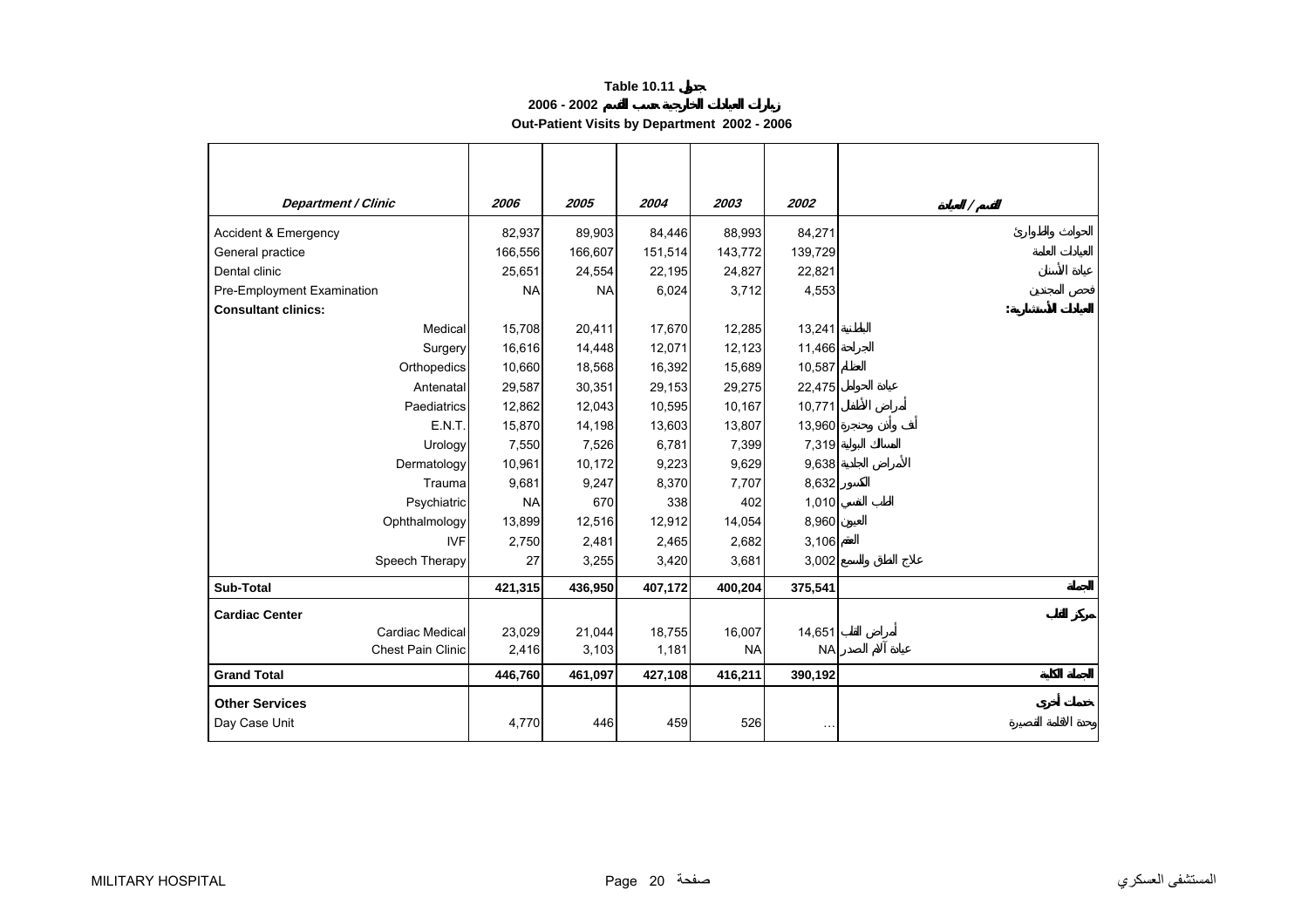# **Figure 10.1**

**2006 Out-Patient Visits by Department 2006**

<span id="page-19-0"></span>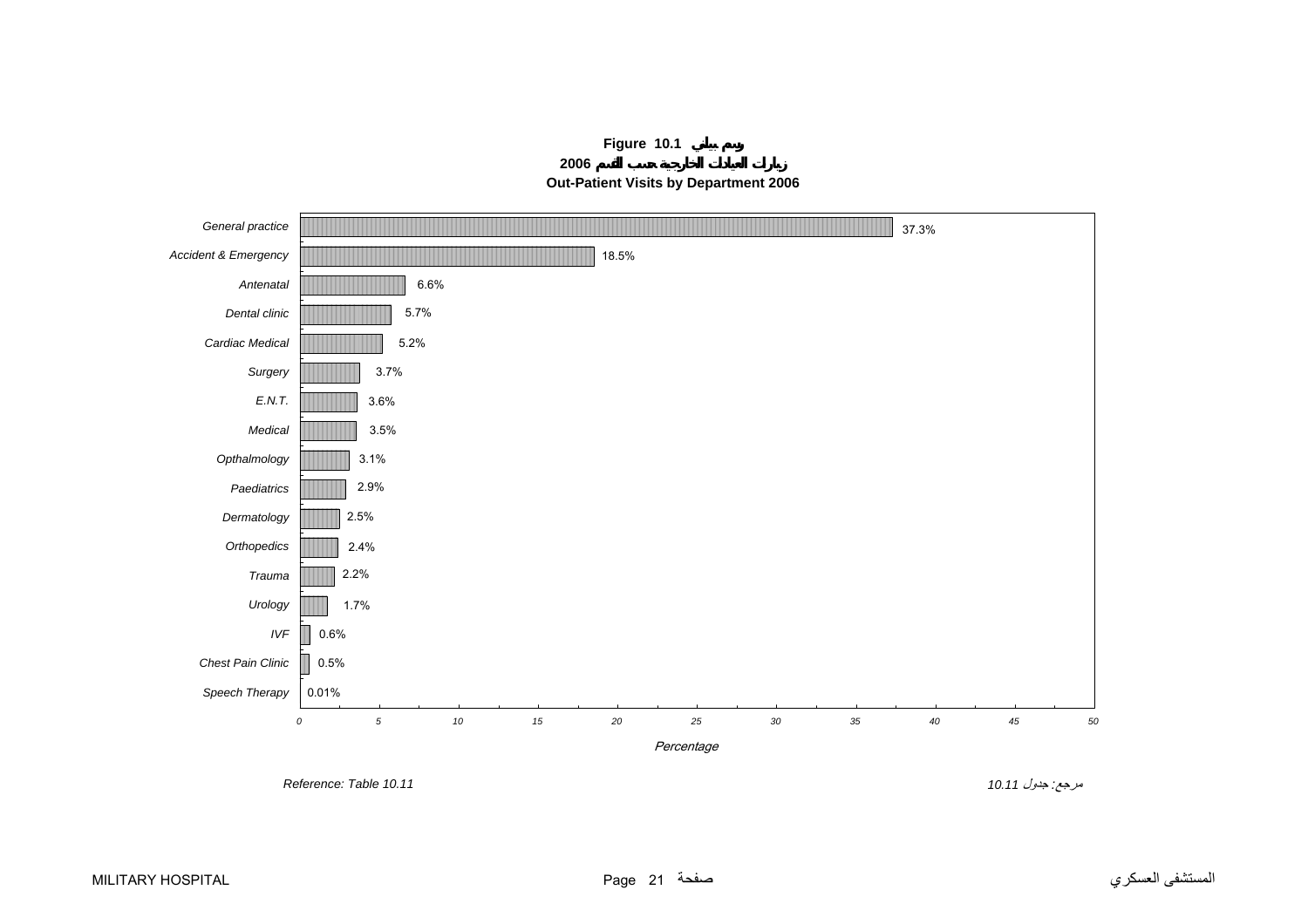**2006Medical and Allied Health Manpower by Category, Nationality and Sex 2006**

<span id="page-20-0"></span>

|                                                         | <b>Total</b> |                |             | Non-Bahraini |        |      | Bahraini غير بحريني |        | بحريني      |  |
|---------------------------------------------------------|--------------|----------------|-------------|--------------|--------|------|---------------------|--------|-------------|--|
|                                                         |              |                |             |              |        |      |                     |        |             |  |
|                                                         | الجملة       | أنشى           | نكر         | الجملة       | أنشى   | نكر  | الجملة              | أننسى  | نكر         |  |
| Category                                                | <b>Total</b> | Female         | <b>Male</b> | <b>Total</b> | Female | Male | <b>Total</b>        | Female | <b>Male</b> |  |
| Physicians                                              | 215          | 75             | 140         | 84           | 18     | 66   | 131                 | 57     | 74          |  |
| Dentists                                                | 11           |                |             |              |        |      | 8                   |        |             |  |
| Pharmacists & Technicians                               | 37           | 32             | 5           | 17           | 13     |      | 20                  | 19     |             |  |
| Nurses *                                                | 714          | 638            | 76          | 428          | 413    | 15   | 286                 | 225    | 61          |  |
| <b>Practical Nurses</b>                                 | 110          | 73             | 37          | 6            |        |      | 104                 | 67     | 37          |  |
| Dental Hygienists & Technicians                         |              | $\overline{2}$ |             |              |        |      |                     |        |             |  |
| Laboratory Technologists & Technicians                  | 64           | 53             | 11          | 11           |        |      | 53                  | 44     |             |  |
| Radiographers and Technicians                           | 37           | 25             | 12          | 12           |        |      | 25                  | 21     |             |  |
| Physiotherapists, Occupational Therapists & Technicians | 26           | 19             |             | 6            |        |      | 20                  | 13     |             |  |
| Prosthetic, Orthotics Technicians                       |              |                |             |              |        |      |                     |        |             |  |
| Anaesthesia Technician                                  | 13           |                | 13          | 6            |        |      |                     |        |             |  |
| Audio Visual Technician                                 |              |                |             |              |        |      |                     |        |             |  |
| Electro Cardiogram technician                           |              |                |             |              |        |      |                     |        |             |  |
| Paramedic and Respiratory Specialist                    |              |                |             |              |        |      |                     |        |             |  |

*\* Nurses excluding practical nurses and other grades below staff nurse .* . : *\**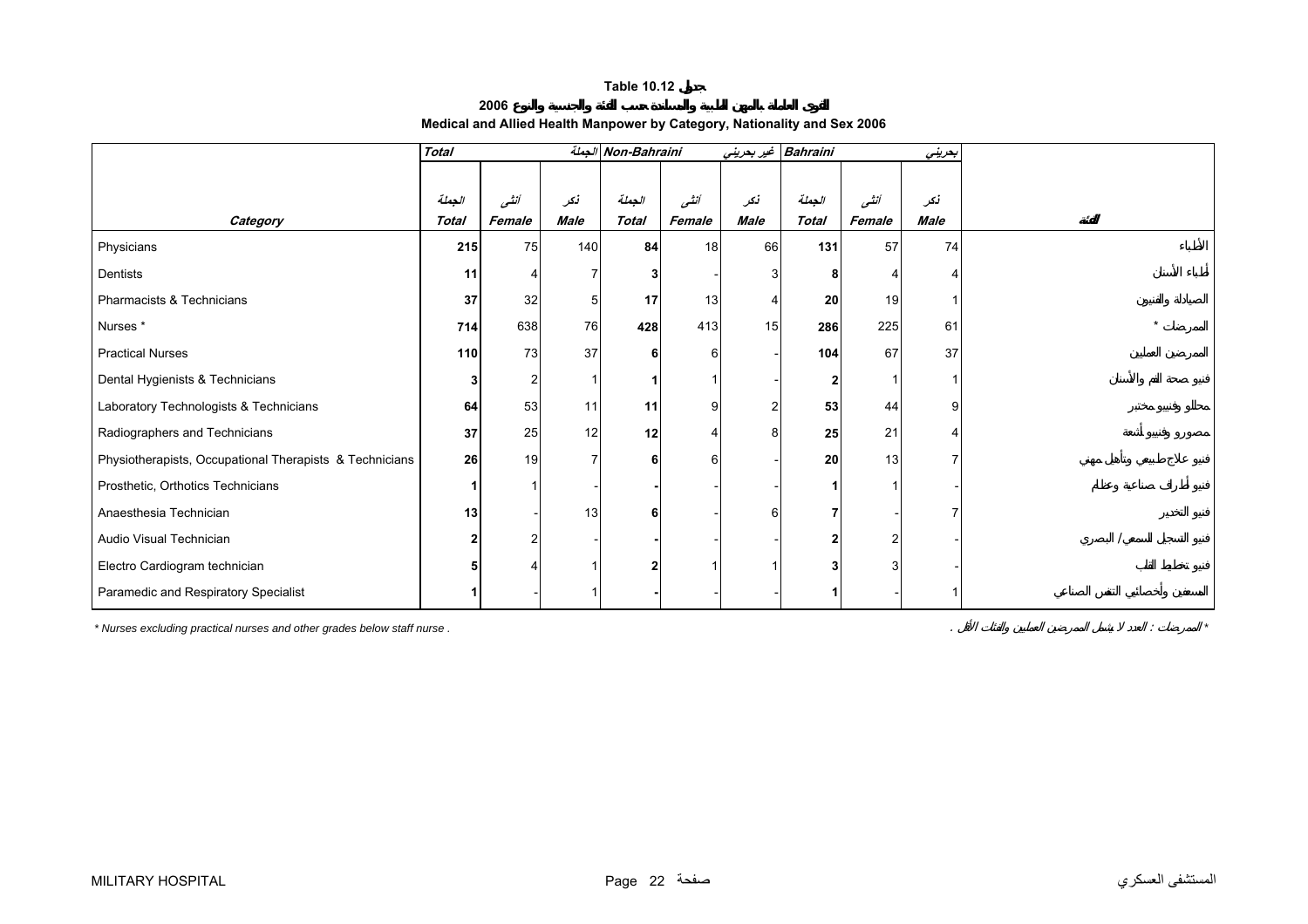| <b>Table 10.13</b> |
|--------------------|
|--------------------|

**2006 - 2002**

**Dental Procedures 2002 - 2006** 

<span id="page-21-0"></span>

|                      | 2006  |        | 2005  |        |       | 2004   |       | 2003   |           | 2002      |  |
|----------------------|-------|--------|-------|--------|-------|--------|-------|--------|-----------|-----------|--|
|                      |       |        |       |        |       |        |       |        |           |           |  |
|                      |       |        |       |        |       |        |       |        |           |           |  |
| <b>Procedures</b>    | %     | No.    | %     | No.    | %     | No.    | %     | No.    | %         | No.       |  |
| Extraction           |       |        |       |        |       |        |       |        |           |           |  |
| <b>Decidious</b>     | 3.2   | 815    | 2.9   | 720    | 3.2   | 712    | 3.3   | 779    | 4.1       | 839       |  |
| Permanent            | 6.4   | 1,650  | 6.3   | 1,541  | 5.8   | 1,280  | 7.9   | 1,836  | 9.6       | 1,957     |  |
| Restoration          |       |        |       |        |       |        |       |        |           |           |  |
| Amalgam              | 3.8   | 979    | 3.9   | 947    | 3.9   | 871    | 4.3   | 1,001  | 3.6       | 733       |  |
| Plastic              | 6.7   | 1,717  | 9.2   | 2,262  | 9.7   | 2,151  | 10.7  | 2,492  | 10.4      | 2,123     |  |
| Temporary            | 2.5   | 629    | 3.5   | 870    | 5.4   | 1,209  | 6.8   | 1,597  | 7.6       | 1,540     |  |
| Periodontal disease  | 2.4   | 607    | 3.4   | 834    | 2.5   | 546    | 3.4   | 789    | 3.5       | 709       |  |
| Scaling & polishing  | 11.4  | 2,914  | 12.2  | 3,001  | 17.6  | 3,898  | 17.7  | 4,135  | 17.3      | 3,518     |  |
| Root canal treatment | 3.6   | 925    | 3.6   | 893    | 2.5   | 544    | 3.2   | 748    | 3.4       | 685       |  |
| Treatment            | 16.4  | 4,203  | 16.8  | 4,117  | 17.3  | 3,848  | 15.3  | 3,572  | 15.2      | 3,103     |  |
| Surgical treatment   | 1.4   | 368    | 1.8   | 443    | 2.2   | 486    | 1.3   | 300    | 0.8       | 167       |  |
| Orthodontics         | 10.1  | 2,584  | 9.9   | 2,437  | 6.5   | 1,432  | 5.5   | 1,277  | 6.8       | 1,385     |  |
| Prosthesis           | 10.0  | 2,559  | 7.8   | 1,916  | 5.4   | 1,202  | 5.0   | 1,178  | <b>NA</b> | <b>NA</b> |  |
| Others               | 22.2  | 5,701  | 18.6  | 4,573  | 18.1  | 4,016  | 15.6  | 3,632  | 17.7      | 3,594     |  |
| <b>Total</b>         | 100.0 | 25,651 | 100.0 | 24,554 | 100.0 | 22,195 | 100.0 | 23,336 | 100.0     | 20,353    |  |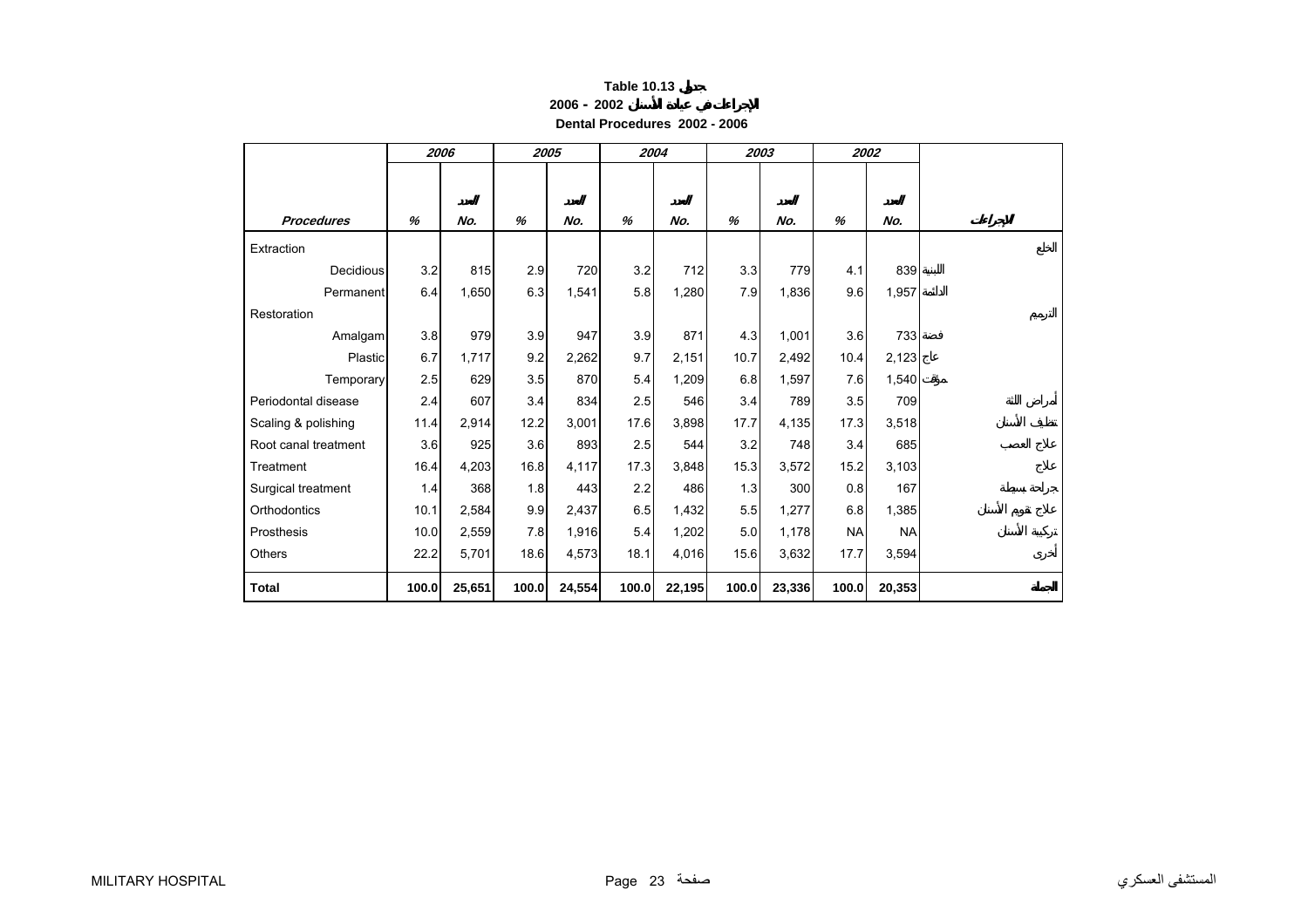| Table 10.14 |  |
|-------------|--|
|-------------|--|

| 2006 - 2002 |  |
|-------------|--|
|             |  |

**Surgical Procedures 2002 - 2006** 

<span id="page-22-0"></span>

|                               | 2006  |        |       | 2005   |       | 2004   |       | 2003   | 2002  |        |  |
|-------------------------------|-------|--------|-------|--------|-------|--------|-------|--------|-------|--------|--|
|                               |       |        |       |        |       |        |       |        |       |        |  |
|                               |       |        |       |        |       |        |       |        |       |        |  |
| <b>Department / Procedure</b> | %     | No.    | %     | No.    | %     | No.    | %     | No.    | %     | No.    |  |
| Surgery                       | 11.9  | 1,393  | 13.0  | 1,727  | 13.3  | 1,552  | 11.1  | 1,261  | 14.9  | 1,838  |  |
| Ophthalmology                 | 2.5   | 298    | 1.8   | 240    | 3.6   | 420    | 3.0   | 338    | 3.5   | 430    |  |
| Orthopedics                   | 10.1  | 1,189  | 13.0  | 1,722  | 13.8  | 1,611  | 13.6  | 1,548  | 13.4  | 1,651  |  |
| E.N.T.                        | 7.4   | 871    | 7.6   | 1,007  | 6.0   | 701    | 6.9   | 778    | 7.1   | 878    |  |
| Urology                       | 10.0  | 1,180  | 9.1   | 1,212  | 8.4   | 981    | 9.2   | 1,046  | 7.1   | 874    |  |
| Obstetrics/Gynecology         | 15.9  | 1,871  | 14.8  | 1,964  | 13.6  | 1,586  | 13.9  | 1,575  | 12.3  | 1,510  |  |
| Dental                        | 2.8   | 333    | 2.1   | 284    | 2.7   | 320    | 2.7   | 301    | 2.4   | 301    |  |
| E.S.W.L.                      | 2.0   | 232    | 2.2   | 290    | 0.4   | 43     | 1.9   | 218    | 2.6   | 317    |  |
| <b>LASIK</b>                  | 3.4   | 394    | 2.9   | 383    | 5.0   | 579    | 4.7   | 531    | 5.5   | 684    |  |
| <b>Cardiac Operations</b>     | 3.1   | 366    | 2.8   | 372    | 3.5   | 412    | 3.3   | 377    | 3.0   | 368    |  |
| Cardiac Catheterization       | 13.7  | 1.612  | 14.1  | 1,873  | 13.6  | 1,589  | 12.5  | 1,414  | 9.8   | 1,207  |  |
| Amaliyath Laser (E.N.T.)      | 3.6   | 425    | 3.0   | 395    | 2.8   | 329    | 2.4   | 269    | 2.6   | 316    |  |
| Day Case Unit                 |       |        |       |        |       |        |       |        |       |        |  |
| General                       | 1.3   | 156    | 1.3   | 171    | 2.8   | 327    | 4.9   | 558    | 4.8   | 586    |  |
| <b>Endoscopies</b>            |       |        |       |        |       |        |       |        |       |        |  |
| Gastroscopy                   | 8.3   | 970    | 8.1   | 1,072  | 7.4   | 868    | 7.4   | 838    | 8.3   | 1,023  |  |
| L. Colnoscopy                 | 1.3   | 147    | 2.1   | 280    | 2.0   | 228    | 1.7   | 191    | 1.5   | 180(   |  |
| F. Colnoscopy                 | 2.3   | 267    | 1.6   | 211    | 0.7   | 86     | 0.7   | 77     | 0.9   | 113(   |  |
| <b>ERCP</b>                   | 0.3   | 32     | 0.3   | 44     | 0.4   | 48     | 0.2   | 22     | 0.3   | 36     |  |
| Bronchoscopy                  | 0.1   | 17     | 0.2   | 22     | 0.1   | 8      | 0.1   | 9      | 0.1   | 14     |  |
| <b>Total</b>                  | 100.0 | 11,753 | 100.0 | 13,269 | 100.0 | 11,688 | 100.0 | 11,351 | 100.0 | 12,326 |  |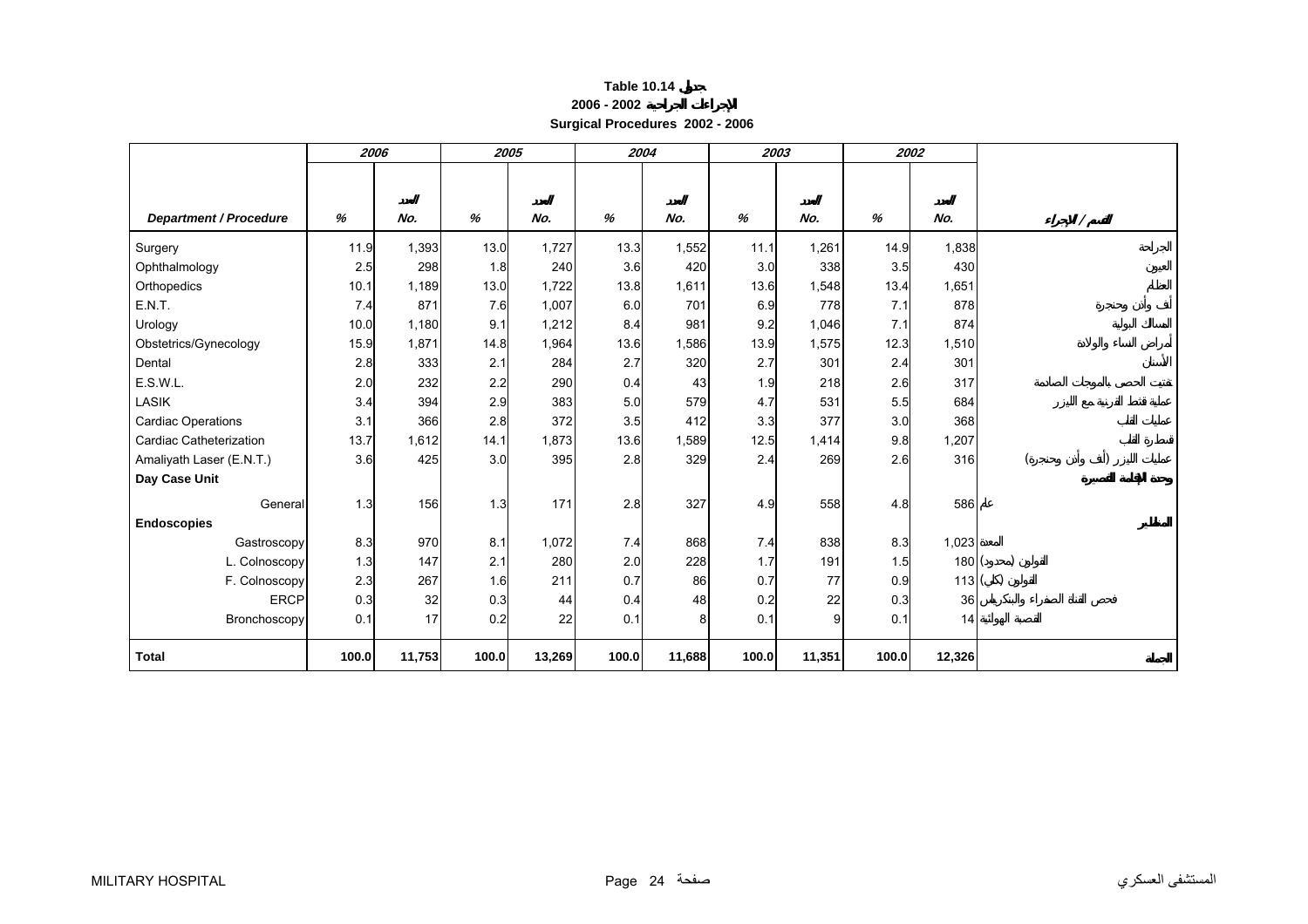#### **Table 10.15 2006 - 2002 Laboratory Tests 2002 - 2006**

<span id="page-23-0"></span>

| <b>Type of Test</b> | 2006    | 2005    | 2004    | 2003    | 2002    |
|---------------------|---------|---------|---------|---------|---------|
| Histology           | 11,542  | 11,047  | 4,315   | 4,538   | 4,673   |
| Cytology            | 5,996   | 6,206   | 4,567   | 4,463   | 5,102   |
| Microbiology        | 66,499  | 62,010  | 57,664  | 53,997  | 55,056  |
| Haematology         | 192,495 | 162,322 | 156,037 | 130,998 | 115,375 |
| <b>Blood Bank</b>   | 37,856  | 36,503  | 41,545  | 41,655  | 55,863  |
| Biochemistry        | 541,814 | 433,407 | 387,414 | 332,661 | 298,578 |
| Serology            | 76,883  | 77,382  | 75,576  | 65,534  | 67,615  |
| <b>Total</b>        | 933,085 | 788,877 | 727,118 | 633,846 | 602,262 |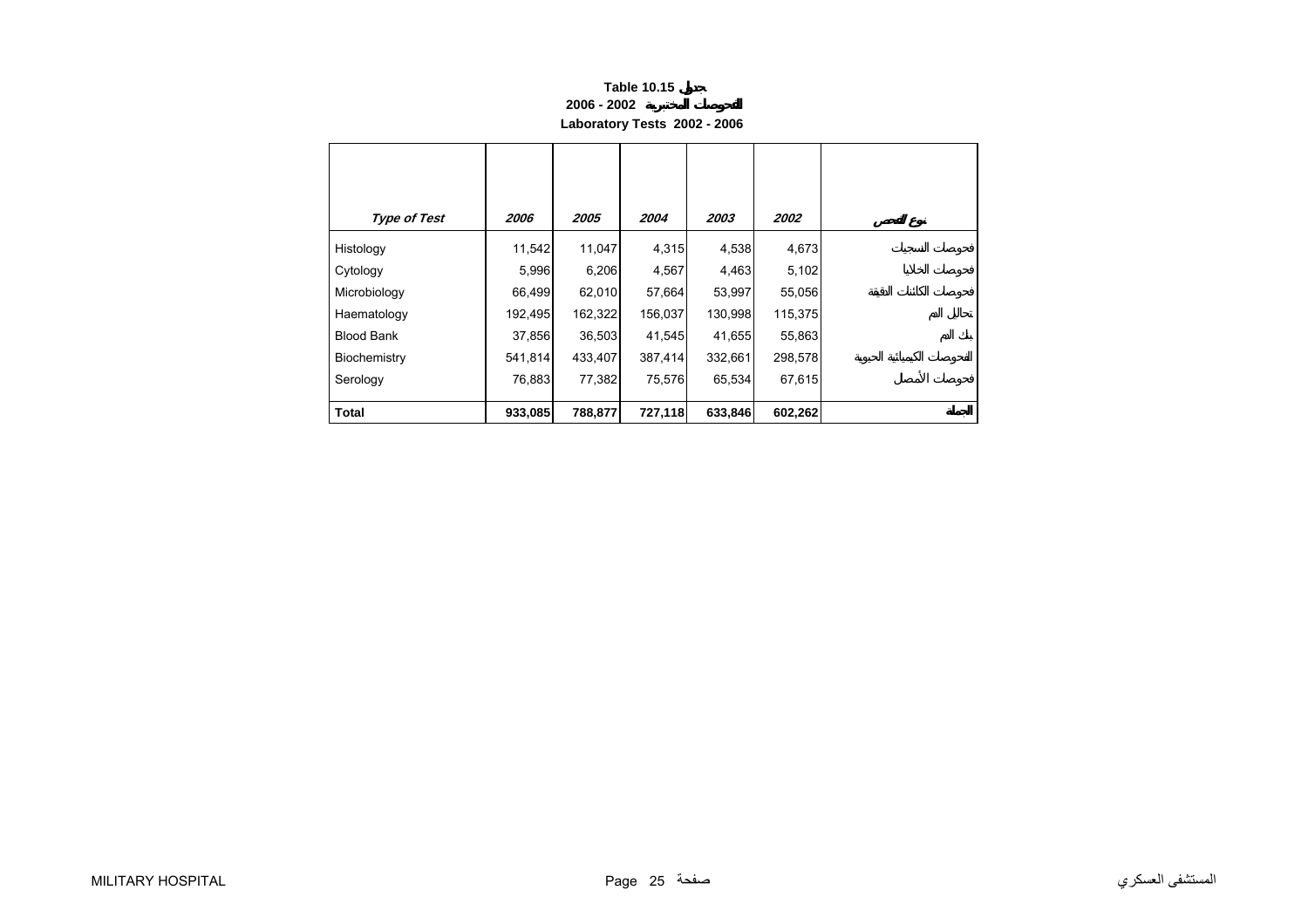### **Table 10.16 2006 - 2002 Radiology Procedures 2002 - 2006**

<span id="page-24-0"></span>

| <b>Type of Procedure</b>                                    | 2006   | 2005   | 2004   | 2003   | 2002   |  |  |
|-------------------------------------------------------------|--------|--------|--------|--------|--------|--|--|
| Skull, Mastoids, I.A.M. facial bones<br>and Mandible joints | 2,603  | 2,552  | 2,934  | 4,752  | 4,155  |  |  |
| Cervical spine and thoracic spine                           | 6,967  | 7,438  | 6,881  | 7,215  | 6,656  |  |  |
| Long bones & short bones                                    | 12,007 | 11,533 | 10,106 | 10,155 | 9,824  |  |  |
| Shoulder, elbow, wrist, knee, ankle & hip                   | 12,055 | 11,731 | 10,075 | 10,710 | 9,789  |  |  |
| Chest (including ribs, sternum & scapulae)                  | 25,449 | 22,108 | 20,960 | 19,550 | 19,746 |  |  |
| Abdomen (including pelvis)                                  | 7,950  | 7,536  | 7,875  | 8,394  | 7,836  |  |  |
| Special procedures                                          | 2,278  | 1,958  | 2,145  | 2,173  | 2,154  |  |  |
| C.T. scan                                                   | 4,899  | 4,035  | 3,188  | 3,047  | 2,927  |  |  |
| Ultra sound                                                 | 11,279 | 11,253 | 10,230 | 10,527 | 10,274 |  |  |
| Mammography                                                 | 615    | 562    | 421    | 518    | 426    |  |  |
| Nuclear medicine                                            | 11     | 49     | 363    | 475    | 497    |  |  |
| Magnetic Resonace Imaging                                   | 3,022  | 2,553  | 2,285  | 2,502  | 1,626  |  |  |
| <b>Total</b>                                                | 89,135 | 83,308 | 77,463 | 80,018 | 75,910 |  |  |